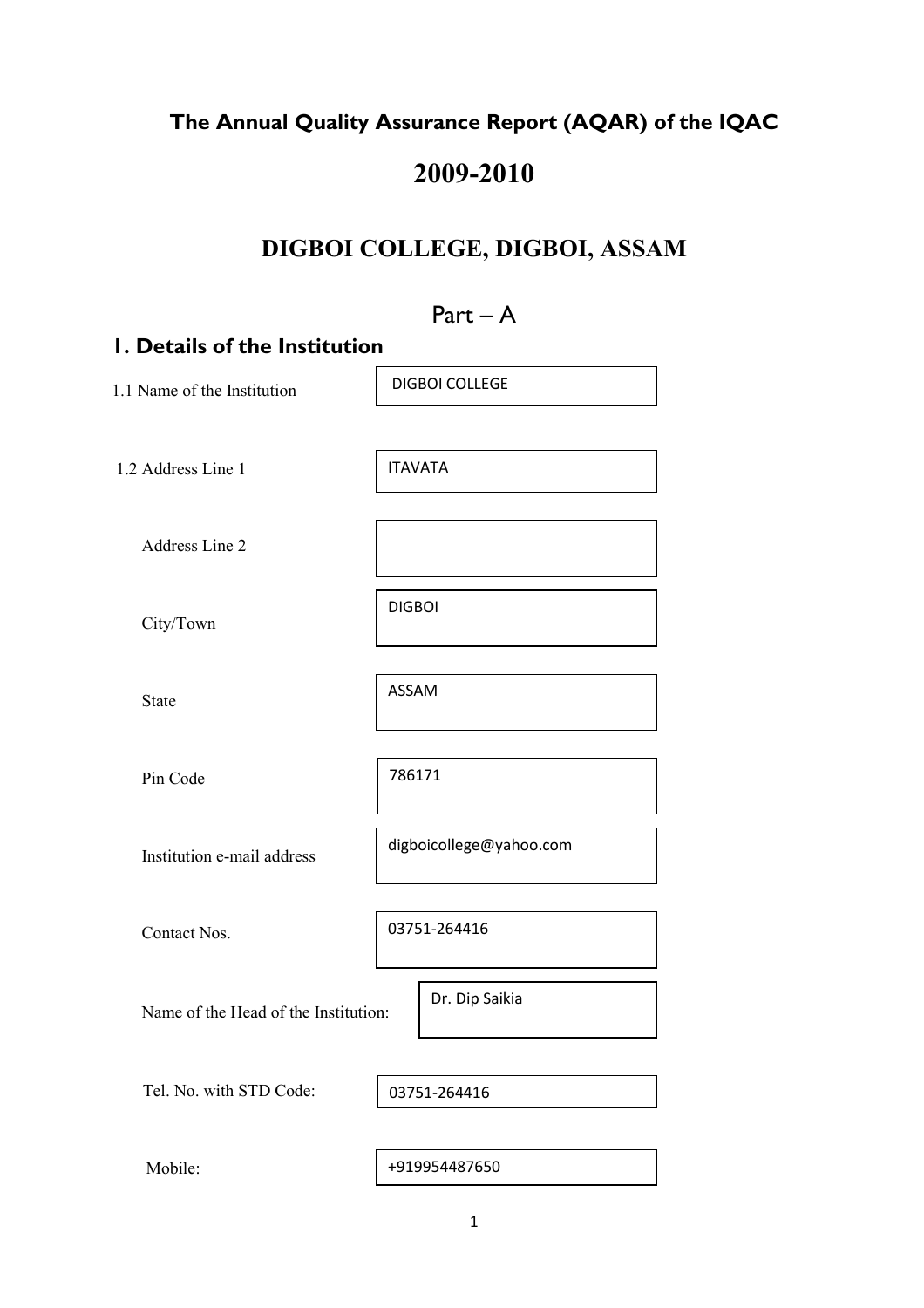| Name of the IQAC Co-ordinator:                         | Mr. Golap Kalita        |                               |  |  |  |  |
|--------------------------------------------------------|-------------------------|-------------------------------|--|--|--|--|
| Mobile:                                                | +919435003535           |                               |  |  |  |  |
| IQAC e-mail address:                                   | digboicollege@yahoo.com |                               |  |  |  |  |
| <b>NA</b><br>1.3 NAAC Track ID (For ex. MHCOGN 18879): |                         |                               |  |  |  |  |
| 1.4 NAAC Executive Committee No. & Date:               |                         | EC/32/A&A/067 dated 14-5-2004 |  |  |  |  |
| 1.5 Website address:                                   | www.digboicollege.com   |                               |  |  |  |  |
|                                                        |                         |                               |  |  |  |  |

1.6 Accreditation Details

|         | Cycle       | Grade | <b>CGPA</b> | Year of       | Validity |
|---------|-------------|-------|-------------|---------------|----------|
| Sl. No. |             |       |             | Accreditation | Period   |
|         | $1st$ Cycle | B+    | 78.60       | 2004          | 5 years  |
|         | $2nd$ Cycle |       |             |               |          |
|         | $3rd$ Cycle |       |             |               |          |
|         | $4th$ Cycle |       |             |               |          |

1.7 Date of Establishment of IQAC : DD/MM/YYYY

Web-link of the AQAR:

27/07/2005

http://digboicollege.com/AQAR2009-10.pdf

**1.8 AQAR for the year** *(for example 2010-11)*

| 2009-10 |
|---------|
|---------|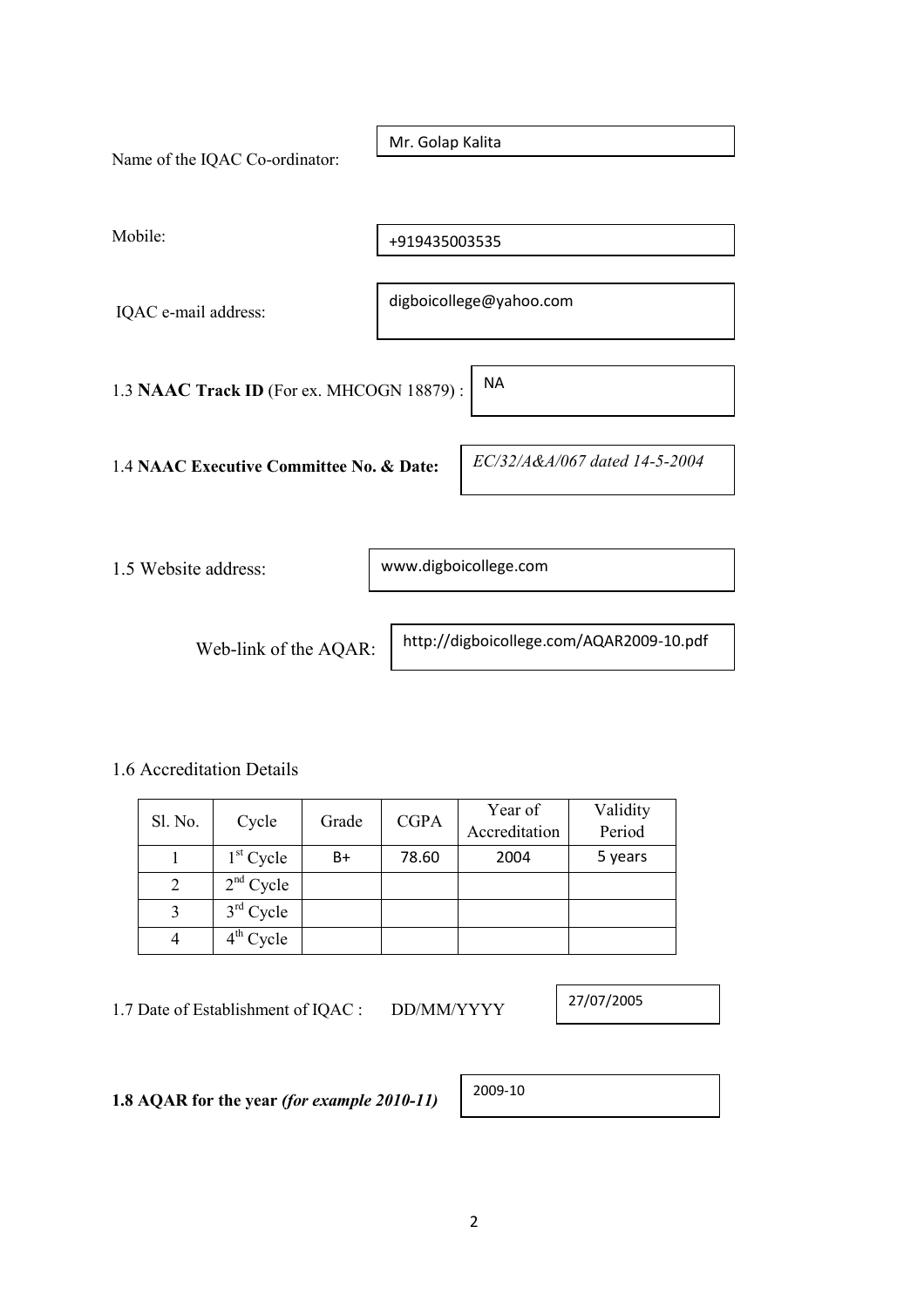Accreditation by NAAC (*(for example AQAR 2010-11submitted to NAAC on 12-10-2011)* i. AQAR \_\_\_\_\_\_\_\_\_\_\_\_\_\_\_\_\_\_\_\_\_\_\_ \_\_\_\_\_\_\_\_\_\_\_\_\_\_\_\_\_\_ (DD/MM/YYYY)4 ii. AQAR (DD/MM/YYYY) iii. AQAR\_\_\_\_\_\_\_\_\_\_\_\_\_\_\_\_\_\_ \_\_\_\_\_\_\_\_\_\_\_\_\_\_\_\_\_\_\_\_\_\_\_ (DD/MM/YYYY) iv. AQAR\_\_\_\_\_\_\_\_\_\_\_\_\_\_\_\_\_\_ \_\_\_\_\_\_\_\_\_\_\_\_\_\_\_\_\_\_\_\_\_\_\_ (DD/MM/YYYY) 1.10 Institutional Status University State  $\vert \sqrt{\vert}$  Central Deemed Private Affiliated College  $Yes \mid \sqrt{N_0}$ Constituent College  $Yes \rightarrow No$ Autonomous college of UGC Yes No Regulatory Agency approved Institution Yes No (eg. AICTE, BCI, MCI, PCI, NCI) Type of Institution Co-education  $\vert \vee \vert$  Men  $\vert$  Women Urban | Rural | Tribal Financial Status Grant-in-aid UGC 2(f)  $\sqrt{ }$ Grant-in-aid + Self Financing  $\Box$  Totally Self-financing 1.11 Type of Faculty/Programme Arts  $\vert \vee \vert$  Science  $\vert \vee \vert$  Commerce  $\vert \vee \vert$  Law PEI (Phys Edu) TEI (Edu) | Engineering | Health Science | Management Others (Specify) 1.12 Name of the Affiliating University *(for the Colleges)* √ CoC in Bio-informatics, Sericulture and Data Care Management Commerce √ UGC 12B  $\vert \sqrt{ } \vert$ Dibrugarh University, Dibrugarh, Assam √ √ √ √ √

1.9 Details of the previous year's AQAR submitted to NAAC after the latest Assessment and

1.13 Special status conferred by Central/ State Government-- UGC/CSIR/DST/DBT/ICMR etc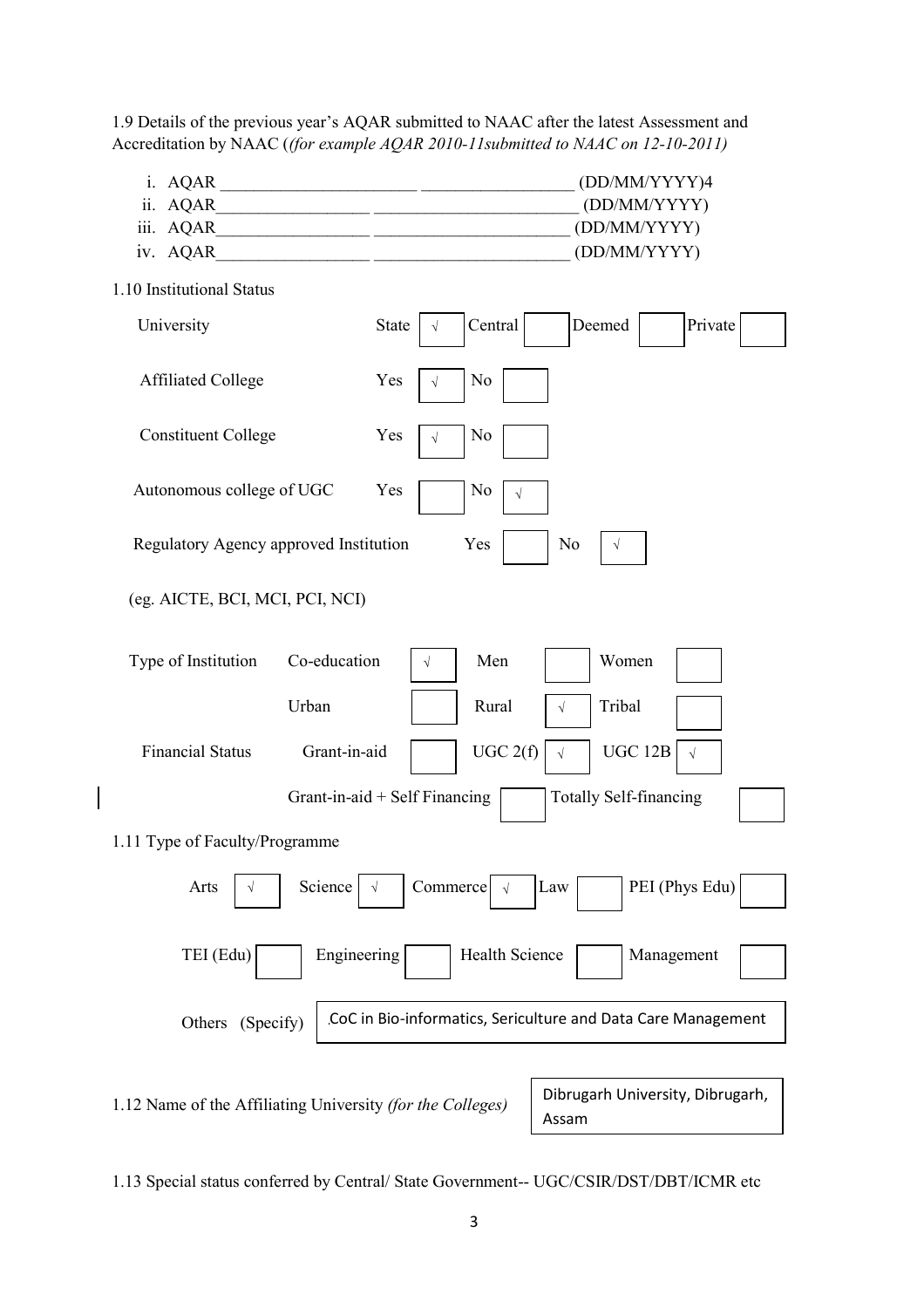| Autonomy by State/Central Govt. / University | <b>NO</b>  |                     |           |
|----------------------------------------------|------------|---------------------|-----------|
| University with Potential for Excellence     | <b>NO</b>  | <b>UGC-CPE</b>      | <b>NO</b> |
| <b>DST Star Scheme</b>                       | <b>NO</b>  | <b>UGC-CE</b>       | <b>NO</b> |
| <b>UGC-Special Assistance Programme</b>      | <b>NO</b>  | <b>DST-FIST</b>     | <b>NO</b> |
| UGC-Innovative PG programmes                 | <b>NO</b>  | Any other (Specify) | <b>NO</b> |
| <b>UGC-COP Programmes</b>                    | <b>YES</b> |                     |           |
|                                              |            |                     |           |

## **2. IQAC Composition and Activities**

| 2.1 No. of Teachers                       | 06 |
|-------------------------------------------|----|
| 2.2 No. of Administrative/Technical staff | 03 |
| 2.3 No. of students                       | 01 |
| 2.4 No. of Management representatives     | 01 |
| 2.5 No. of Alumni                         | 01 |
| 2.6 No. of any other stakeholder and      |    |
| community representatives                 | 01 |
| 2.7 No. of Employers/ Industrialists      | 01 |
|                                           |    |
| 2.8 No. of other External Experts         | 01 |
| 2.9 Total No. of members                  | 15 |
| 2.10 No. of IQAC meetings held            | 02 |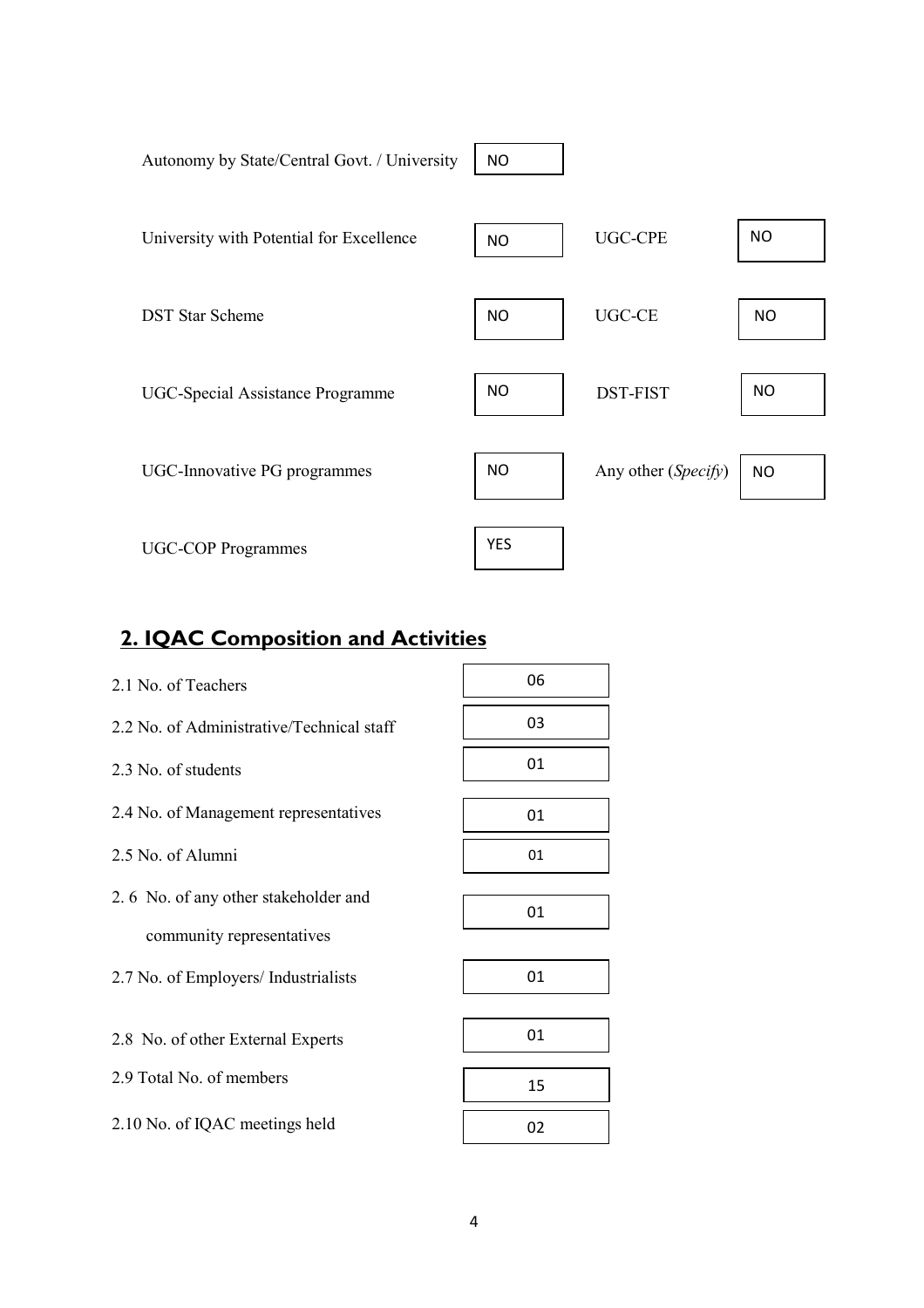| 2.11 No. of meetings with various stakeholders:                                                                     | 5<br>2<br>No.<br>Faculty |  |  |  |  |  |  |  |
|---------------------------------------------------------------------------------------------------------------------|--------------------------|--|--|--|--|--|--|--|
| Alumni<br>Non-Teaching Staff Students<br>$\mathbf{1}$                                                               | Others                   |  |  |  |  |  |  |  |
| 2.12 Has IQAC received any funding from UGC during the year?<br>N <sub>0</sub><br>Yes<br>If yes, mention the amount |                          |  |  |  |  |  |  |  |
| 2.13 Seminars and Conferences (only quality related)                                                                |                          |  |  |  |  |  |  |  |

(i) No. of Seminars/Conferences/ Workshops/Symposia organized by the IQAC

| Total Nos. 23 |  |  |  | International   0   National   2   State   1   Institution Level   20 |  |
|---------------|--|--|--|-----------------------------------------------------------------------|--|
|               |  |  |  |                                                                       |  |
|               |  |  |  |                                                                       |  |

i) Management Involvement in Quality Enhancement ii) Empowering Youth through Entrepreneurship in North-East India

2.14 Significant Activities and contributions made by IQAC

(ii) Themes

- Observing awareness programmes to develop nationalism among students, faculty members and people of this vicinity by organizing National programmes such as Independence Day, Republic Day, World Environment Day, World Health Day, National Science Day etc. and celebrating Saraswati Puja, Freshers' Social, Parting Social, College Foundation Day etc.
- Developing Entrepreneurship sprit among the students for self dependence by organizing seminars, workshops, talks, training etc.
- Promoting leadership and organizing quality among students in the field of sports, cultural activities, national integration etc. Students are encouraged to participate in college week, cultural events etc. in college and inter-college level. Digboi College Students' Union, Digboi College Students' Science Club etc. have been formed every year and they organize various events.
- Felicitation and awards offered to the meritorious students to increase the competitive mind among students and also felicitation offered to faculty members for their M. Phil., Ph. D. or other achievements.
- Continuation of Career oriented parallel courses for the students.
- Conducting remedial classes for weaker section of students to promote them for higher studies.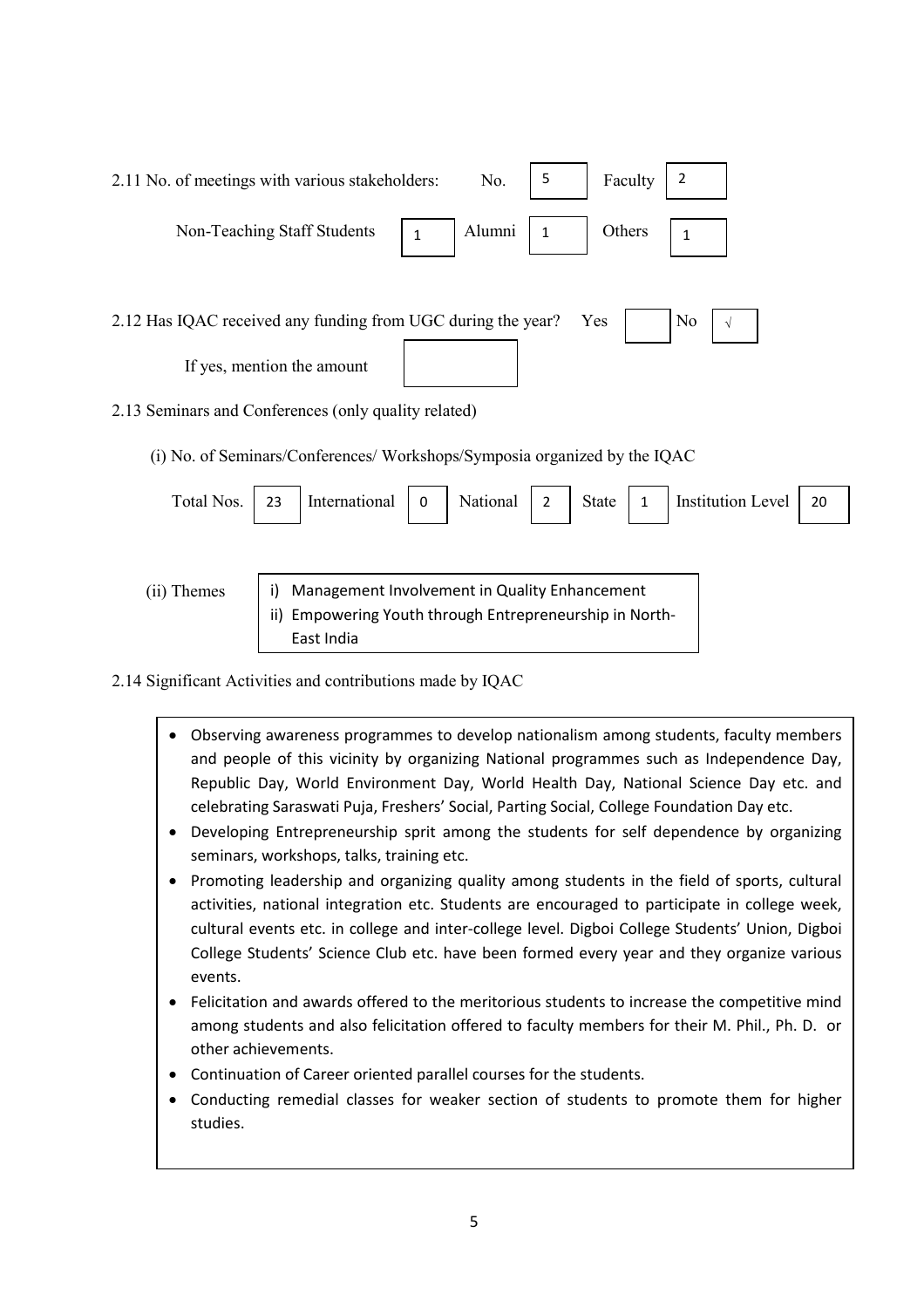#### 2.15 Plan of Action by IQAC/Outcome

 The plan of action chalked out by the IQAC in the beginning of the year towards quality Enhancement and the outcome achieved by the end of the year \*

|                  | <b>Plan of Action</b>                                                                                                                                                                                                                       | <b>Achievements</b>                                                                                                                                                                                                                                                                                            |
|------------------|---------------------------------------------------------------------------------------------------------------------------------------------------------------------------------------------------------------------------------------------|----------------------------------------------------------------------------------------------------------------------------------------------------------------------------------------------------------------------------------------------------------------------------------------------------------------|
| 1.               | Digitalisation of Library                                                                                                                                                                                                                   | Due to paucity of fund it could not be materialised                                                                                                                                                                                                                                                            |
|                  | 2. Establishment of Language<br>Laboratory                                                                                                                                                                                                  | Language Laboratory will be established in<br>the<br>Centralised Computer Centre<br>completion<br>of<br>on<br>construction.                                                                                                                                                                                    |
| 3.               | To make the campus<br>pollution free                                                                                                                                                                                                        | Various saplings were planted in the campus in<br>association with Digboi Forest Division                                                                                                                                                                                                                      |
| $\overline{4}$ . | To conduct a<br>number of National/State<br>level seminars                                                                                                                                                                                  | National Seminar:<br>$\mathbf{i}$<br>NAAC<br>National<br>sponsored<br>Workshop on "Management Involvement in Quality<br>Enhancement". 28-29 June 2009<br>$\overline{11}$<br>UGC Sponsored National Seminar<br>on "Empowering Youth through Entrepreneurship in<br>North-East India". 30-31 Oct 2009            |
| 5.               | Opening of<br>New Course                                                                                                                                                                                                                    | KKHSOU, Guwahati approved a<br>$\overline{1}$<br>study centre for BPP and BA on 08-11-2009<br>$\overline{11}$<br>UGC sanctioned Rs 4.0 lakhs for<br>opening a "Human Right Education Certificate<br>vide<br>Course"<br>programme<br>letter<br>F9-<br>no.<br>219/2010(HRE) dtd 30-03-2010                       |
| 6.               | Enhancement<br>of Student Counselling and<br>Career Guidance Cell                                                                                                                                                                           | The college made an MoU with Member of Indian<br>Society for Training and Development,<br>Delhi<br>(Dibrugarh and Guwahati Chapter)                                                                                                                                                                            |
| 7.               | Extension of<br>Women's Hostel and<br>construction of the Centralised<br>Computer Centre                                                                                                                                                    | Work of new Women's Hostel is in progress with a X th<br>plan special UGC grant of Rs. 60.0 lakhs (Rs. 30.0<br>lakhs already received)<br>Foundation stone of the Centralised Computer Centre<br>has been laid on 26-11-2009 on the first floor of the<br>Administrative Building and the work is in progress. |
| 8.               | To adopt<br>massive extension services<br>among students and in villages<br>especially inhabitated by SC,<br>ST, people of below poverty<br>line for raising awareness on<br>environment, health,<br>superstition, sanitation, AIDS<br>etc. | The college observes various programmes in the<br>schools of village area in association with Digboi<br>Science Society & Women Welfare Centre.                                                                                                                                                                |
| 9.               | To create<br>awareness about National                                                                                                                                                                                                       | Science Day, World Environment Day,<br>National<br>Teacher's Day, and Women's Day, Independence Day,                                                                                                                                                                                                           |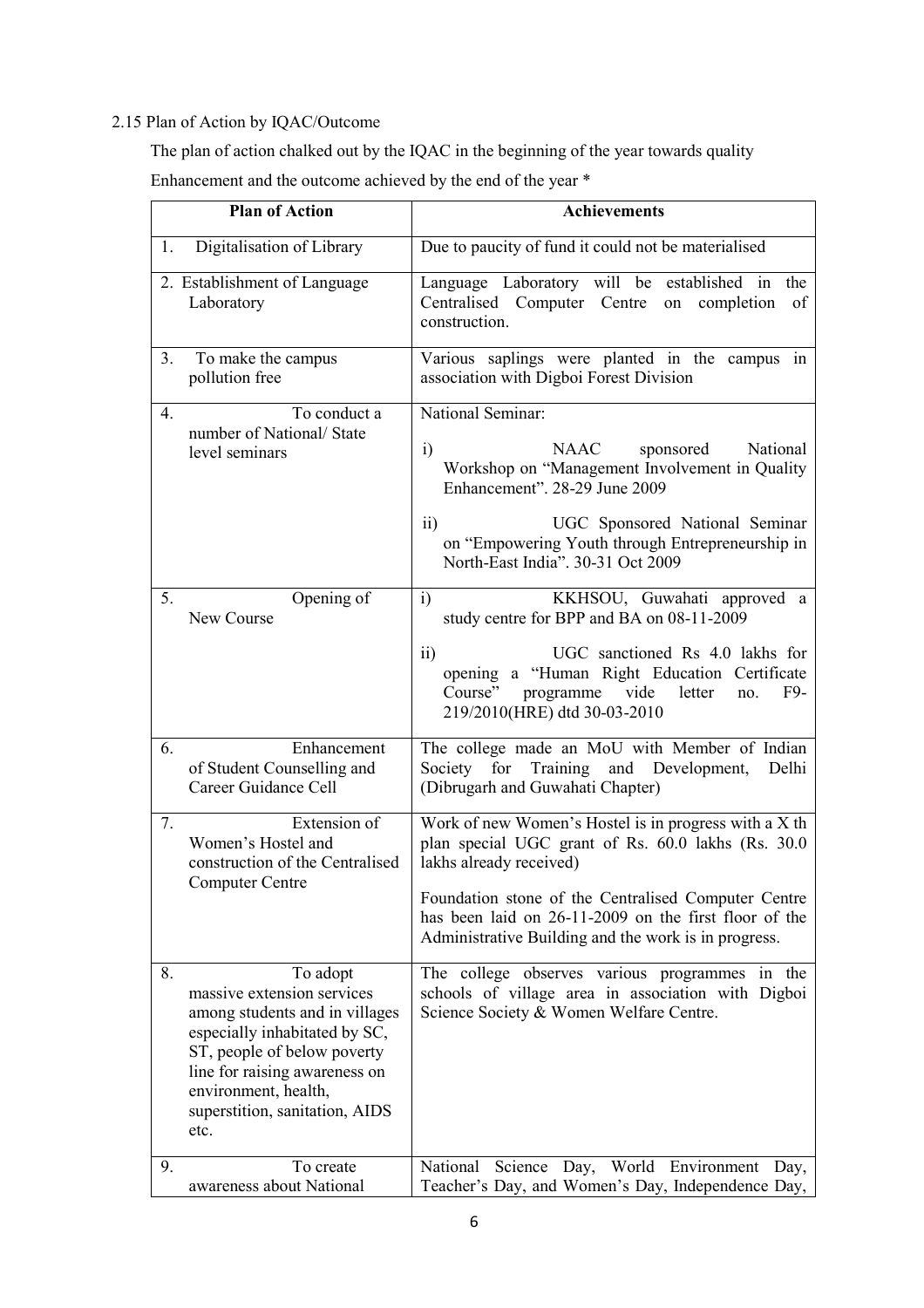| Integration through various<br>programme           | Republic Day have regularly been observed.                                   |
|----------------------------------------------------|------------------------------------------------------------------------------|
|                                                    | * Attached the Academic Calendar of the year as Annexure - I. (see page -25) |
| 2.16 Whether the AQAR was placed in statutory body | Yes $\vert \sqrt{}$ No                                                       |
| Syndicate<br>Management                            | Any other body                                                               |

Provide the details of the action taken

The reconstituted IQAC meeting held on 19/01/2014 and Digboi College Governing Body meeting held on 22/01/2014 accepted the AQAR prepared as per the revised guidelines of NAAC effective from 01.01.2014 and advised the Co-ordinator of IQAC to send it to NAAC.

### Part – B

# **Criterion – I 1. Curricular Aspects**

1.1 Details about Academic Programmes

| Level of the<br>Programme | Number of<br>existing<br>Programmes | Number of<br>programmes added<br>during the year | Number of<br>self-financing<br>programmes | Number of value<br>added / Career<br>Oriented<br>programmes |
|---------------------------|-------------------------------------|--------------------------------------------------|-------------------------------------------|-------------------------------------------------------------|
| PhD                       |                                     |                                                  |                                           |                                                             |
| PG                        |                                     |                                                  |                                           |                                                             |
| <b>UG</b>                 | 3                                   |                                                  |                                           | 3                                                           |
| PG Diploma                |                                     |                                                  |                                           |                                                             |
| <b>Advanced Diploma</b>   |                                     |                                                  |                                           |                                                             |
| Diploma                   |                                     |                                                  |                                           |                                                             |
| Certificate               |                                     |                                                  |                                           |                                                             |
| Others                    |                                     |                                                  |                                           |                                                             |
| <b>Total</b>              | 3                                   |                                                  |                                           | 3                                                           |
| Interdisciplinary         |                                     |                                                  |                                           |                                                             |
| Innovative                |                                     |                                                  |                                           |                                                             |

#### 1.2 (i) Flexibility of the Curriculum: Core /Elective option (ii) Pattern of programmes:

| Pattern   | Number of programmes |
|-----------|----------------------|
| Semester  |                      |
| Trimester |                      |
| Annual    |                      |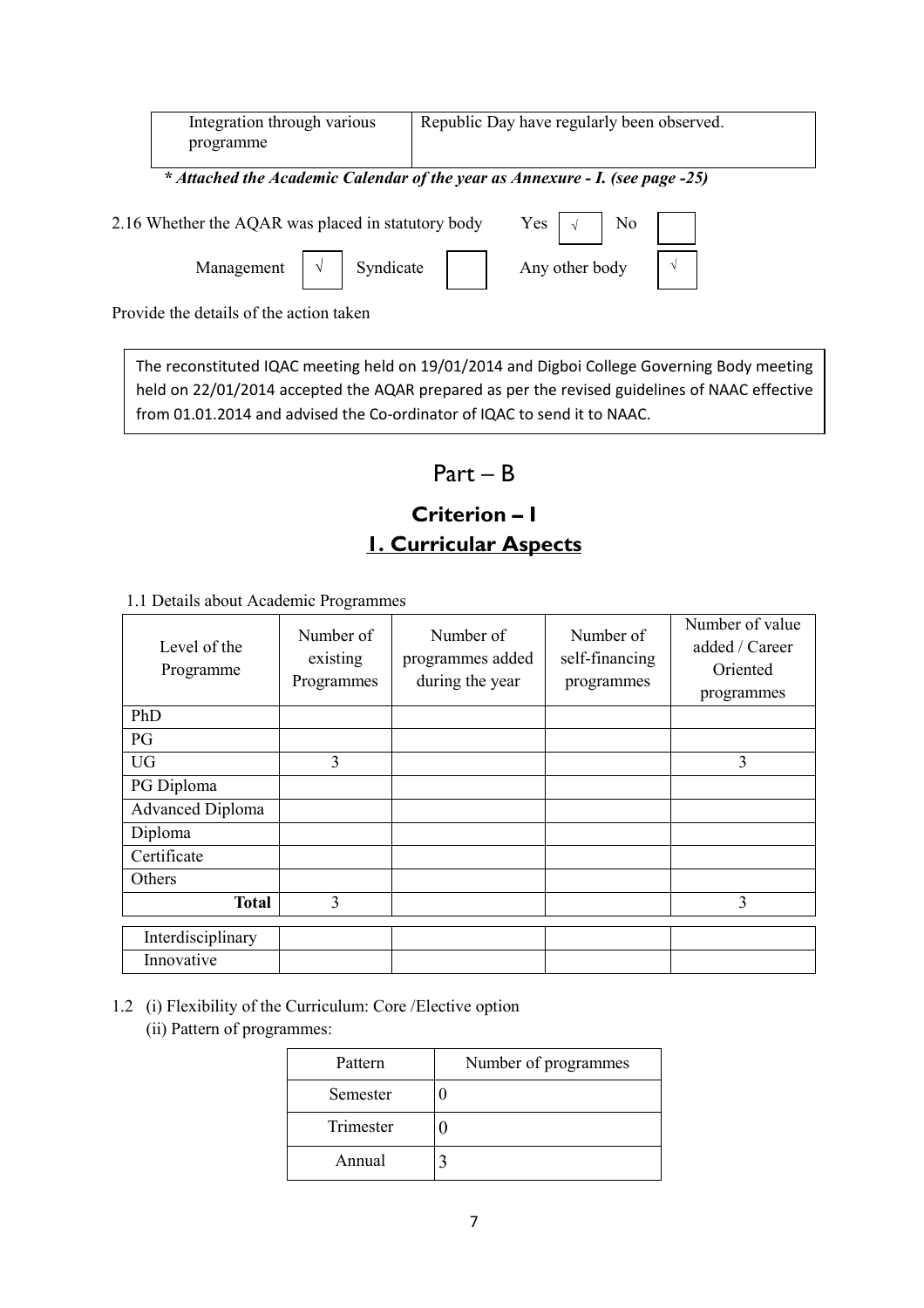| 1.3 Feedback from stakeholders* Alumni  <br>(On all aspects)                |        |  | Parents |  | Employers                                                  |  | Students |  |  |
|-----------------------------------------------------------------------------|--------|--|---------|--|------------------------------------------------------------|--|----------|--|--|
| Mode of feedback :                                                          | Online |  |         |  | Manual $\sqrt{\phantom{a}}$ Co-operating schools (for PEI) |  |          |  |  |
| *Provided an analysis of the feedback in the Annexure- II (see page $-26$ ) |        |  |         |  |                                                            |  |          |  |  |

1.4 Whether there is any revision/update of regulation or syllabi, if yes, mention their salient aspects.

NA

1.5 Any new Department/Centre introduced during the year. If yes, give details.

MoU with Krishna Kanta Handiqui State Open Universtiy (KKHSOU), Guwahati, Assam to open BPP and BA courses.

### **Criterion – II**

### **2. Teaching, Learning and Evaluation**

| 2.1 Total No. of permanent | Total | Asst. Professors   Associate Professors   Professors   Others |  |
|----------------------------|-------|---------------------------------------------------------------|--|
| faculty                    | 66    | ^^                                                            |  |

11

2.2 No. of permanent faculty with Ph.D.

2.3 No. of Faculty Positions Recruited (R) and Vacant (V) during the year

|  | Asst. Professors   Associate Professors | Professors | Others | Total |  |
|--|-----------------------------------------|------------|--------|-------|--|
|  |                                         |            |        |       |  |
|  |                                         |            |        |       |  |

2.4 No. of Guest and Visiting faculty and Temporary faculty

|--|--|--|

2.5 Faculty participation in conferences and symposia: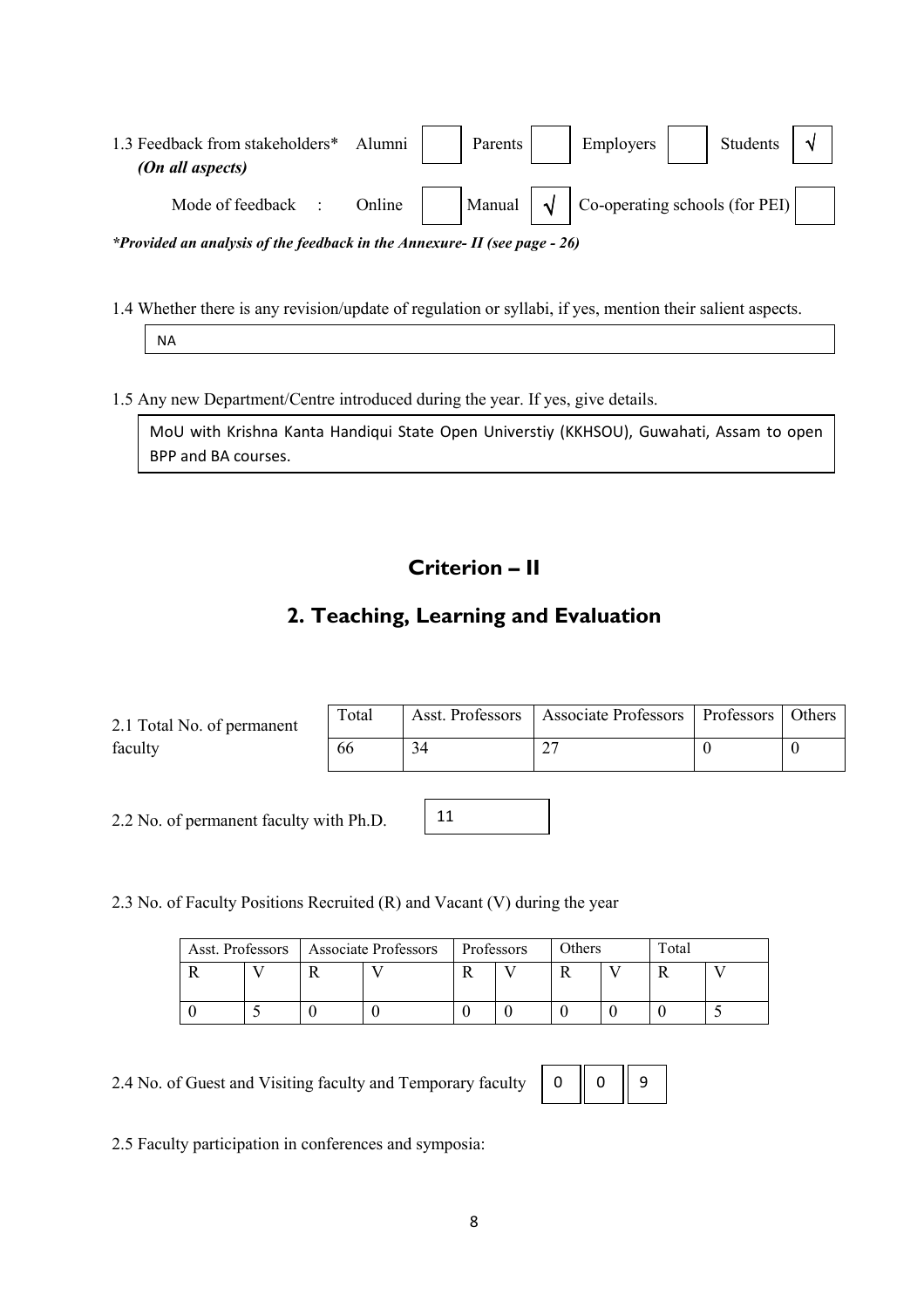| No. of Faculty          | International level | National level | State level |
|-------------------------|---------------------|----------------|-------------|
| Attended                |                     |                |             |
| Presented papers        |                     |                |             |
| <b>Resource Persons</b> |                     |                |             |

2.6 Innovative processes adopted by the institution in Teaching and Learning:

| Conducted remedial classes for weaker students, developed entrepreneurial spirit among      |
|---------------------------------------------------------------------------------------------|
| students for self dependence by organising seminars/workshops/ talks etc. In addition to    |
| frequent class test, the students are motivated to participate in Group Discussion, debate, |
| departmental seminar etc. for promoting leadership quality and enhancement of               |
| communication skill. Meritorious students are felicitated by awarding certificates. The     |
| teachers obtaining M.Phil., Ph.D. are also felicitated.                                     |

- 2.7 Total No. of actual teaching days during this academic year
- 2.8 Examination/ Evaluation Reforms initiated by the Institution (for example: Open Book Examination, Bar Coding, Double Valuation, Photocopy, Online Multiple Choice Questions)

| University system is |  |
|----------------------|--|
| followed             |  |

180

- 2.9 No. of faculty members involved in curriculum restructuring/revision/syllabus development as member of Board of Study/Faculty/Curriculum Development workshop 01
- 2.10 Average percentage of attendance of students

| 75% |  |
|-----|--|

2.11 Course/Programme wise distribution of pass percentage:

| Title of the<br>Programme | Total no. of<br>students | Division      |       |              |          |        |
|---------------------------|--------------------------|---------------|-------|--------------|----------|--------|
|                           | appeared                 | Distinction % | $1\%$ | $\rm II\,\%$ | III $\%$ | Pass % |
| <b>BA</b>                 | 87                       | 4.6           | 4.6   | 33.3         | 26.4     | 64.36  |
| <b>BSc</b>                | 17                       | 41.2          | 52.9  | 29.4         |          | 82.35  |
| <b>BCom</b>               |                          | 16.7          | 16.7  | 33.3         |          | 50.0   |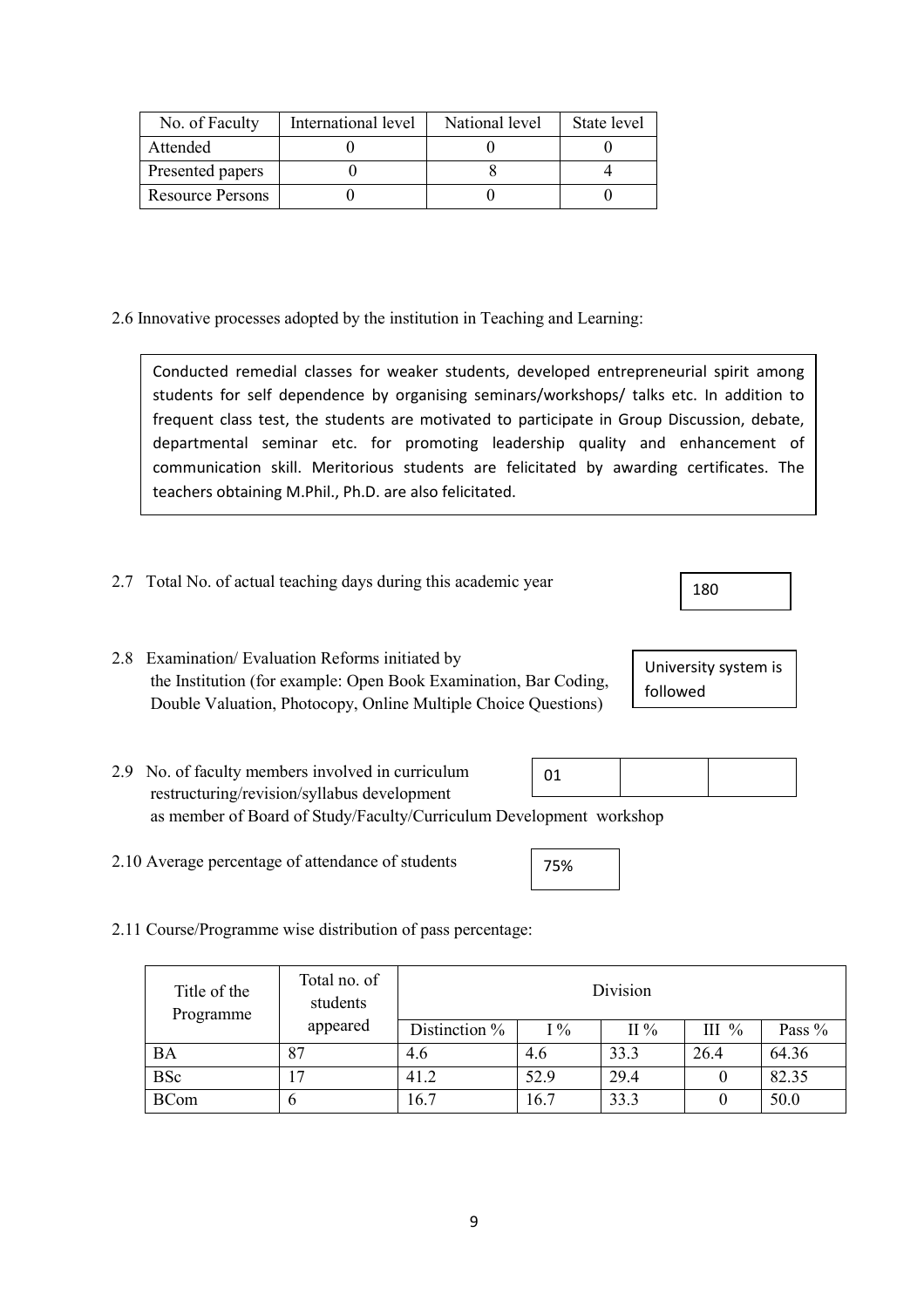2.12 How does IQAC Contribute/Monitor/Evaluate the Teaching & Learning processes:

 Assessment of teachers by the students in all subjects is collected. Based on feed back the teaching faculties have been advised to improve academic performance by changing teaching methodology and using latest study materials.

| <b>Faculty / Staff Development Programmes</b>  | Number of faculty<br>benefitted |
|------------------------------------------------|---------------------------------|
| Refresher courses                              | 6                               |
| UGC – Faculty Improvement Programme            |                                 |
| HRD programmes                                 | $\theta$                        |
| Orientation programmes                         | $\overline{2}$                  |
| Faculty exchange programme                     | $\theta$                        |
| Staff training conducted by the university     | 0                               |
| Staff training conducted by other institutions | 0                               |
| Summer / Winter schools, Workshops, etc.       | $\theta$                        |
| Others                                         | 0                               |

#### 2.13 Initiatives undertaken towards faculty development

2.14 Details of Administrative and Technical staff

| Category               | Number of<br>Permanent<br>Employees | Number of<br>Vacant<br>Positions | Number of<br>permanent<br>positions filled<br>during the Year | Number of<br>positions filled<br>temporarily |
|------------------------|-------------------------------------|----------------------------------|---------------------------------------------------------------|----------------------------------------------|
| Administrative Staff   | 20                                  |                                  |                                                               |                                              |
| <b>Technical Staff</b> |                                     |                                  |                                                               |                                              |

### **Criterion – III**

### **3. Research, Consultancy and Extension**

3.1 Initiatives of the IQAC in Sensitizing/Promoting Research Climate in the institution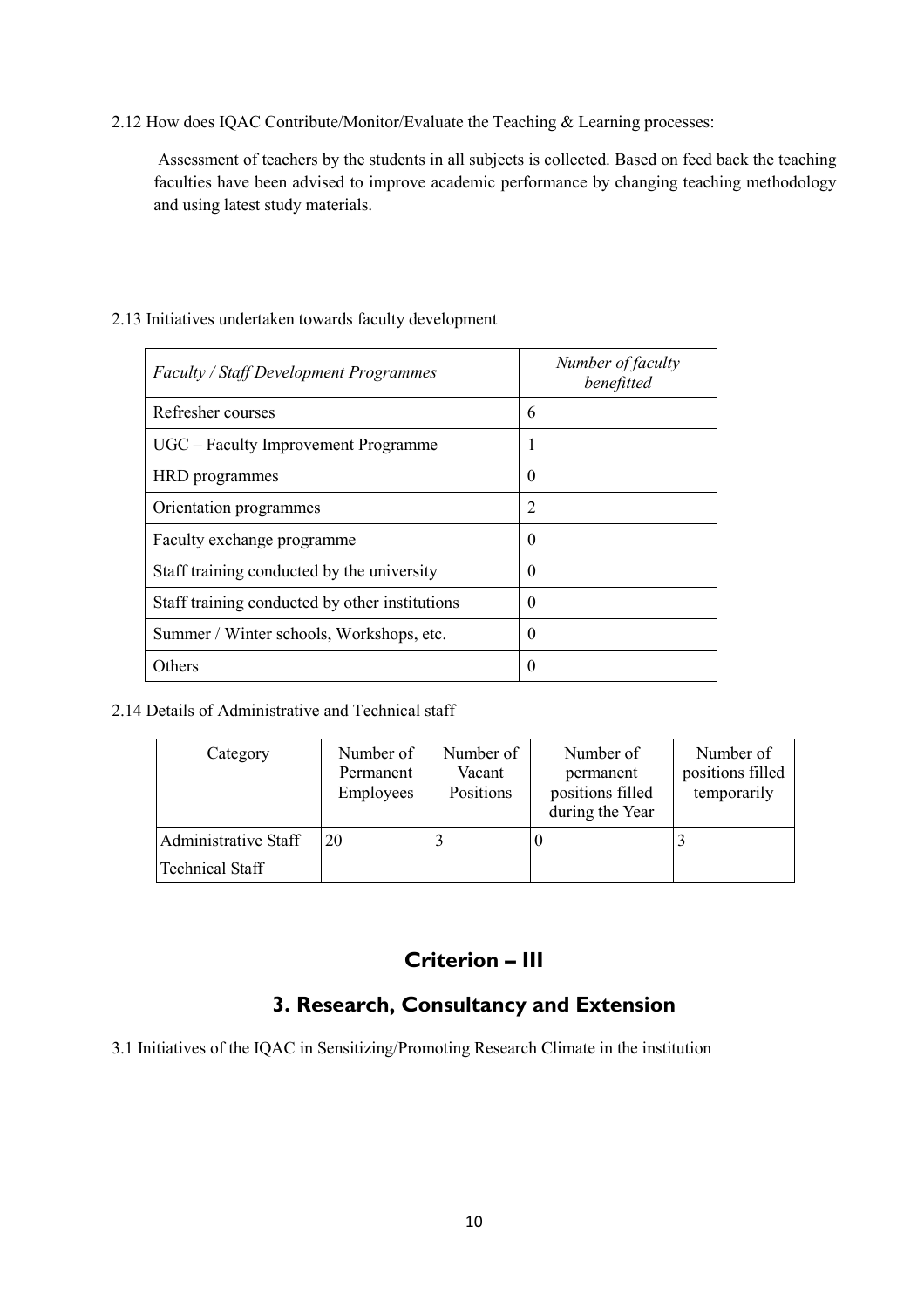- i) Felicitation to M. Phil, Ph. D.
- ii) Patronizing to publish seminar volume
- iii) Encouraging faculty members to procure minor and major research projects
- iv) Encouraging faculty members to participate in National Seminar/ Workshop/ Conference etc.

#### 3.2 Details regarding major projects

v)

|                     | Completed | Ongoing | Sanctioned | Submitted |
|---------------------|-----------|---------|------------|-----------|
| Number              |           |         |            |           |
| Outlay in Rs. Lakhs |           |         |            |           |

#### 3.3 Details regarding minor projects

|                     | Completed | Ongoing | Sanctioned | Submitted |
|---------------------|-----------|---------|------------|-----------|
| Number              |           |         |            |           |
| Outlay in Rs. Lakhs | ).46      | O       |            |           |

#### 3.4 Details on research publications

|                          | International | National | Others |
|--------------------------|---------------|----------|--------|
| Peer Review Journals     |               |          |        |
| Non-Peer Review Journals |               |          |        |
| e-Journals               |               |          |        |
| Conference proceedings   |               |          |        |

3.5 Details on Impact factor of publications:

Range Average h-index Nos. in SCOPUS 0 0 0 0

3.6 Research funds sanctioned and received from various funding agencies, industry and other organisations

| Nature of the<br>Project                                                      | Duration<br>Year | Name of the<br>funding Agency | Total<br>grant<br>sanctioned | Received |
|-------------------------------------------------------------------------------|------------------|-------------------------------|------------------------------|----------|
| Major projects                                                                | $\theta$         | $\theta$                      | $\Omega$                     | $\theta$ |
| Minor Projects                                                                | $\overline{2}$   | <b>UGC</b>                    | 270000                       | 190000   |
| Interdisciplinary<br>Projects                                                 | $\boldsymbol{0}$ | $\mathbf{0}$                  | $\overline{0}$               | $\theta$ |
| Industry<br>sponsored                                                         | $\boldsymbol{0}$ | $\theta$                      | $\mathbf{0}$                 | $\theta$ |
| Projects<br>sponsored by the<br>University/<br>College                        | $\overline{0}$   | $\theta$                      | $\boldsymbol{0}$             | $\theta$ |
| Students research<br>projects<br>(other than compulsory by<br>the University) | 0                | $\theta$                      | $\overline{0}$               | 0        |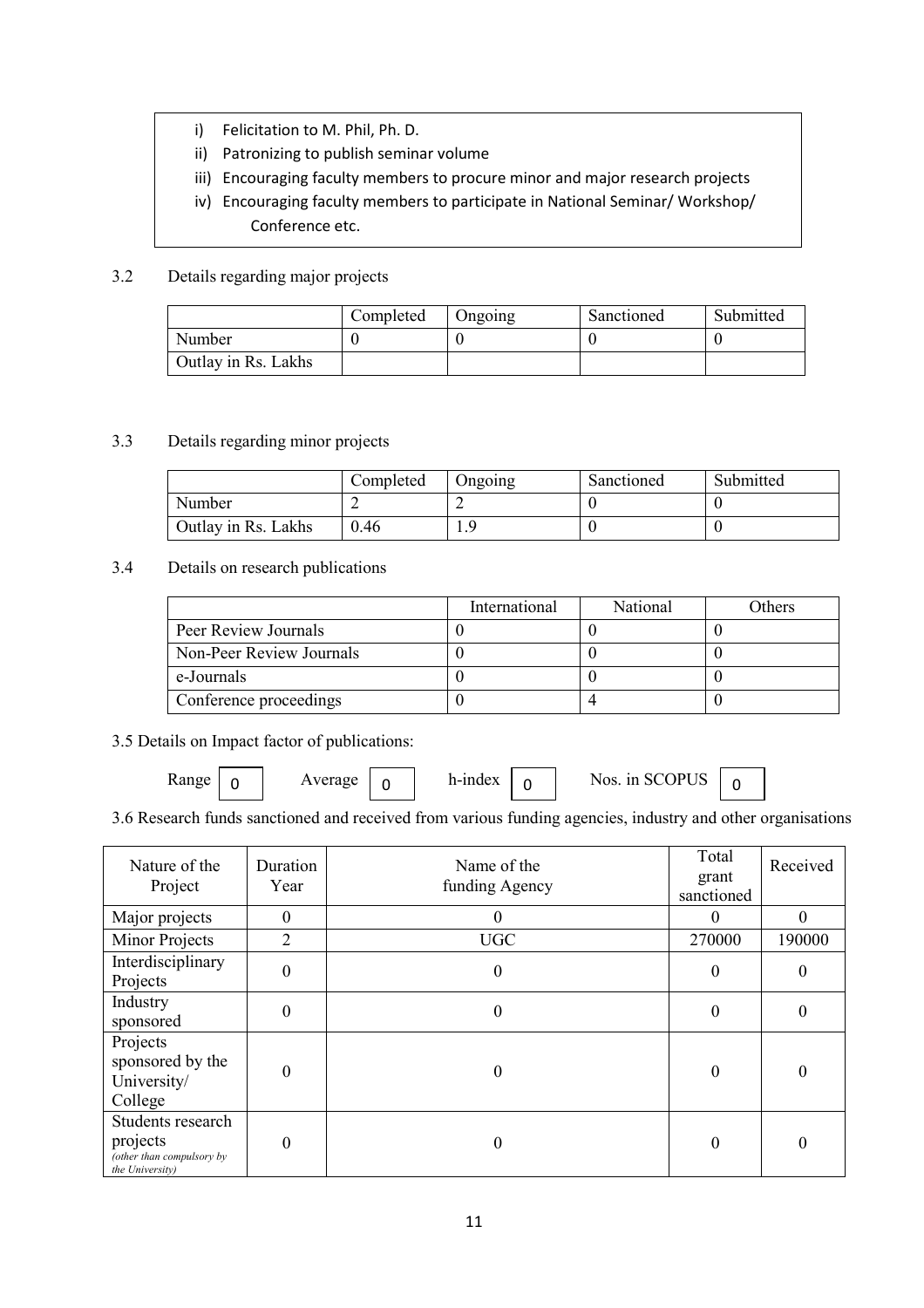|                                                                         |              | $\ddot{i}$                    |                                       |                                 | Ministry        | 6000                    | 6000        |
|-------------------------------------------------------------------------|--------------|-------------------------------|---------------------------------------|---------------------------------|-----------------|-------------------------|-------------|
| Any<br>other(Specify)                                                   | $\mathbf{1}$ | $\overline{ii}$               | of Environment and Forests            |                                 | Ruffrd,         |                         |             |
|                                                                         |              | UK                            |                                       |                                 |                 | 40000                   | 40000       |
| Total                                                                   |              |                               |                                       |                                 |                 | 316000                  | 236000      |
| 3.7 No. of books published                                              |              | i) With ISBN No.              | 02                                    | <b>Chapters in Edited Books</b> |                 | $\mathbf 0$             |             |
|                                                                         |              | ii) Without ISBN No.          | 01                                    |                                 |                 |                         |             |
| 3.8 No. of University Departments receiving funds from                  |              |                               |                                       |                                 |                 |                         |             |
|                                                                         |              | UGC-SAP<br>$\overline{0}$     | CAS<br>$\boldsymbol{0}$               |                                 | <b>DST-FIST</b> |                         | 0           |
|                                                                         | <b>DPE</b>   | $\mathbf 0$                   |                                       |                                 |                 | <b>DBT</b> Scheme/funds | $\mathbf 0$ |
|                                                                         |              |                               |                                       |                                 |                 |                         |             |
| 3.9 For colleges                                                        |              | Autonomy<br>$\boldsymbol{0}$  | <b>CPE</b><br>$\mathbf 0$             |                                 |                 | <b>DBT</b> Star Scheme  | 0           |
|                                                                         |              | <b>INSPIRE</b><br>$\mathbf 0$ | <b>CE</b><br>$\pmb{0}$                |                                 |                 | Any Other (specify)     | $\mathbf 0$ |
|                                                                         |              |                               |                                       |                                 |                 |                         |             |
| 3.10 Revenue generated through consultancy                              |              |                               | Nil                                   |                                 |                 |                         |             |
|                                                                         |              |                               |                                       |                                 |                 |                         |             |
| 3.11 No. of conferences                                                 |              | Level                         | International                         | National                        | State           | University              | College     |
|                                                                         |              | Number                        | $\overline{0}$                        | $\overline{2}$                  | $\mathbf{1}$    | $\boldsymbol{0}$        | 5           |
| organized by the Institution                                            |              | Sponsoring<br>agencies        | <b>NA</b>                             | <b>UGG</b><br><b>NAAC</b>       | College         | NA                      | College     |
|                                                                         |              |                               |                                       |                                 |                 |                         |             |
| 3.12 No. of faculty served as experts, chairpersons or resource persons |              |                               |                                       |                                 | Nil             |                         |             |
|                                                                         |              |                               |                                       |                                 |                 |                         |             |
| 3.13 No. of collaborations                                              |              | International                 | $\mathbf{1}$                          | National                        | 1               | Any other               | 0           |
|                                                                         |              |                               |                                       |                                 |                 |                         |             |
| 3.14 No. of linkages created during this year                           |              |                               | 4                                     |                                 |                 |                         |             |
| 3.15 Total budget for research for current year in lakhs :              |              |                               |                                       |                                 |                 |                         |             |
| From Funding agency                                                     | 3.16         |                               | From Management of University/College |                                 |                 | Nil                     |             |
| Total                                                                   | 3.16         |                               |                                       |                                 |                 |                         |             |
|                                                                         |              |                               |                                       |                                 |                 |                         |             |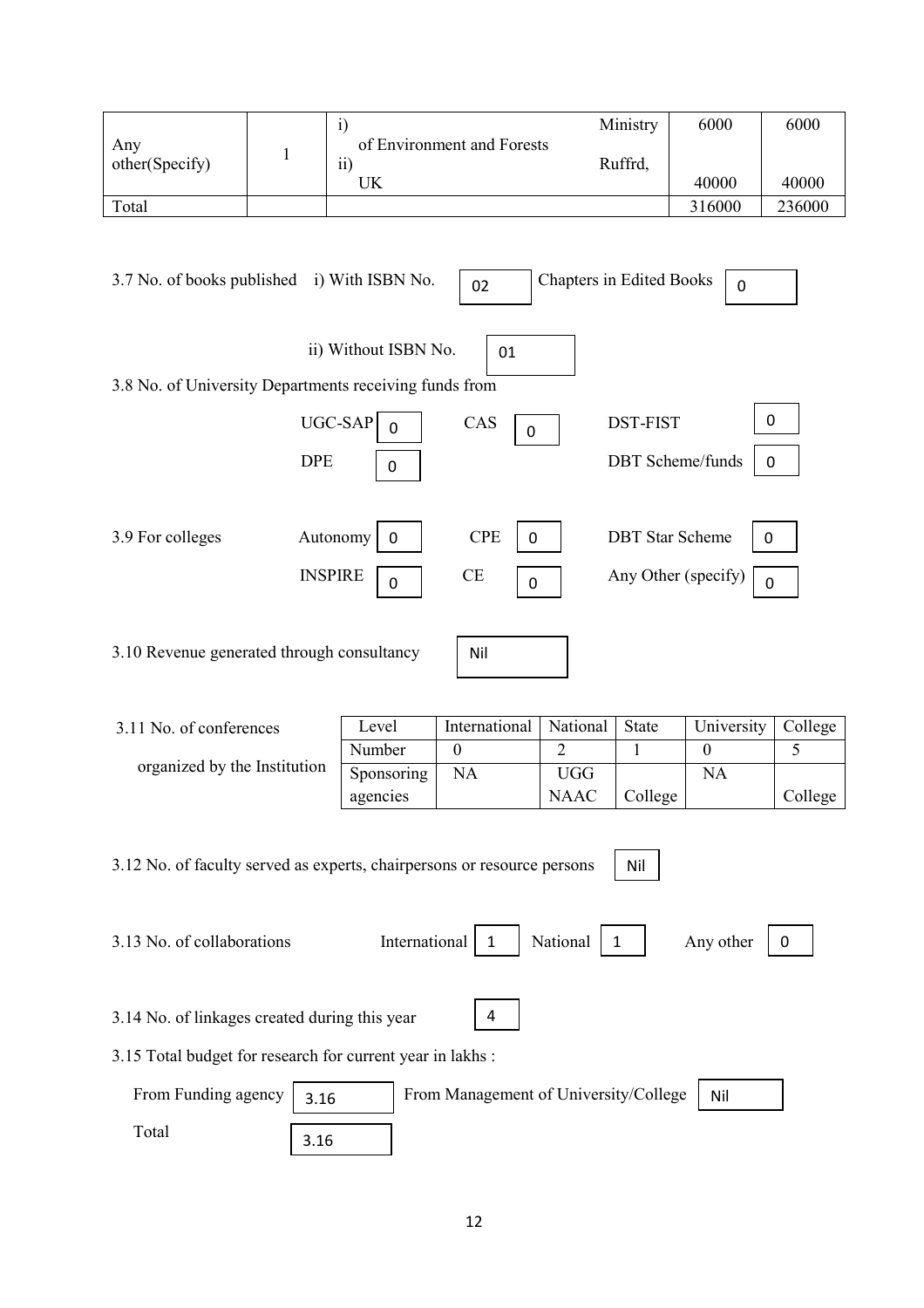| Type of Patent |         | Number |
|----------------|---------|--------|
| National       | Applied |        |
|                | Granted |        |
| International  | Applied |        |
|                | Granted |        |
| Commercialised | Applied |        |
|                | Granted |        |

0

3.17 No. of research awards/ recognitions received by faculty and research fellows Of the institute in the year

|      | Total   International   National   State   University   Dist   College |    |  |  |
|------|------------------------------------------------------------------------|----|--|--|
| - 05 |                                                                        | 03 |  |  |

3.18 No. of faculty from the Institution who are Ph. D. Guides and students registered under them

| ۱il |  |
|-----|--|
| ப   |  |

3.19 No. of Ph.D. awarded by faculty from the Institution

3.20 No. of Research scholars receiving the Fellowships (Newly enrolled + existing ones)

| <b>JRF</b>                     | 0 | <b>SRF</b>                                       | $\mathbf 0$ | Project Fellows  | 0           | Any other           | 0        |
|--------------------------------|---|--------------------------------------------------|-------------|------------------|-------------|---------------------|----------|
|                                |   | 3.21 No. of students Participated in NSS events: |             |                  |             |                     |          |
|                                |   |                                                  |             | University level | $\Omega$    | State level         | $\Omega$ |
|                                |   |                                                  |             | National level   | $\mathbf 0$ | International level | 0        |
|                                |   | 3.22 No. of students participated in NCC events: |             |                  |             |                     |          |
|                                |   |                                                  |             | University level | $\Omega$    | State level         | 5        |
|                                |   |                                                  |             | National level   | 53          | International level | 1        |
| 3.23 No. of Awards won in NSS: |   |                                                  |             |                  |             |                     |          |

| University level $\boxed{0}$<br>State level                             |  |
|-------------------------------------------------------------------------|--|
| National level $\boxed{0}$<br>International level $\boxed{\phantom{a}}$ |  |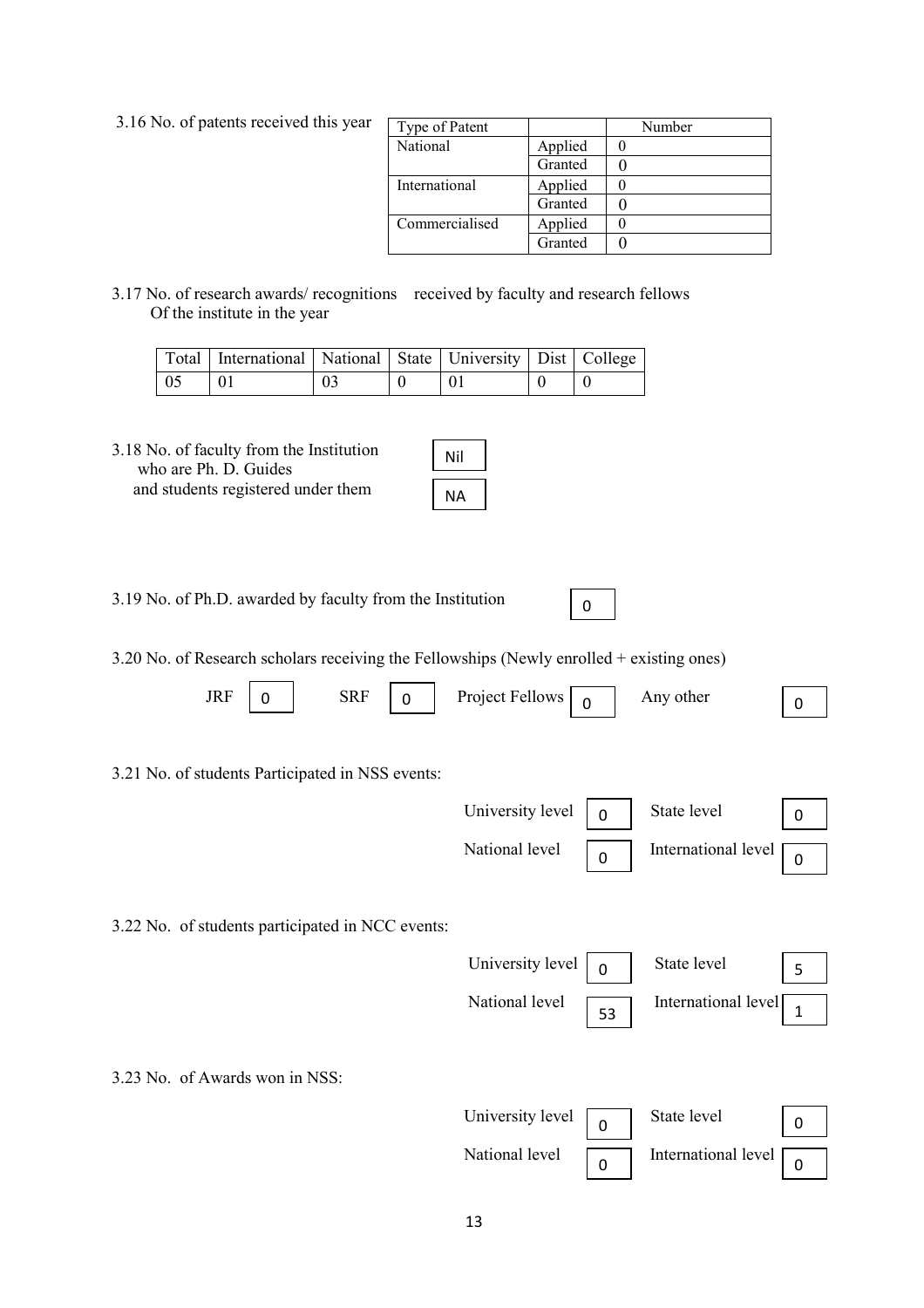3.24 No. of Awards won in NCC:



3.26 Major Activities during the year in the sphere of extension activities and Institutional Social Responsibility

- Organised Chemistry Olympiad (State level)
- Observed National Science Day (Popularizing Science among school students and common people)
- Organised District level prize money Science Quiz competition among students jointly with Digboi Science Society.

### **Criterion – IV 4. Infrastructure and Learning Resources**

4.1 Details of increase in infrastructure facilities:

| Facilities                                                         | Existing | Newly created | Source of<br>Fund | Total    |
|--------------------------------------------------------------------|----------|---------------|-------------------|----------|
| Campus area                                                        | 25.85    | 0             | $\theta$          | 25.85    |
|                                                                    | acres    |               |                   | acres    |
| Class rooms                                                        | 17       | 0             | $\theta$          | $\theta$ |
| Laboratories                                                       |          | 0             | 0                 |          |
| Seminar Halls                                                      |          | $\theta$      | 0                 |          |
| No. of important equipments purchased                              | Nil      | $\Omega$      | 0                 | $\Omega$ |
| $(\geq 1$ -0 lakh) during the current year.                        |          |               |                   |          |
| Value of the equipment purchased during<br>the year (Rs. in Lakhs) | Nil      | $\theta$      | 0                 | $\theta$ |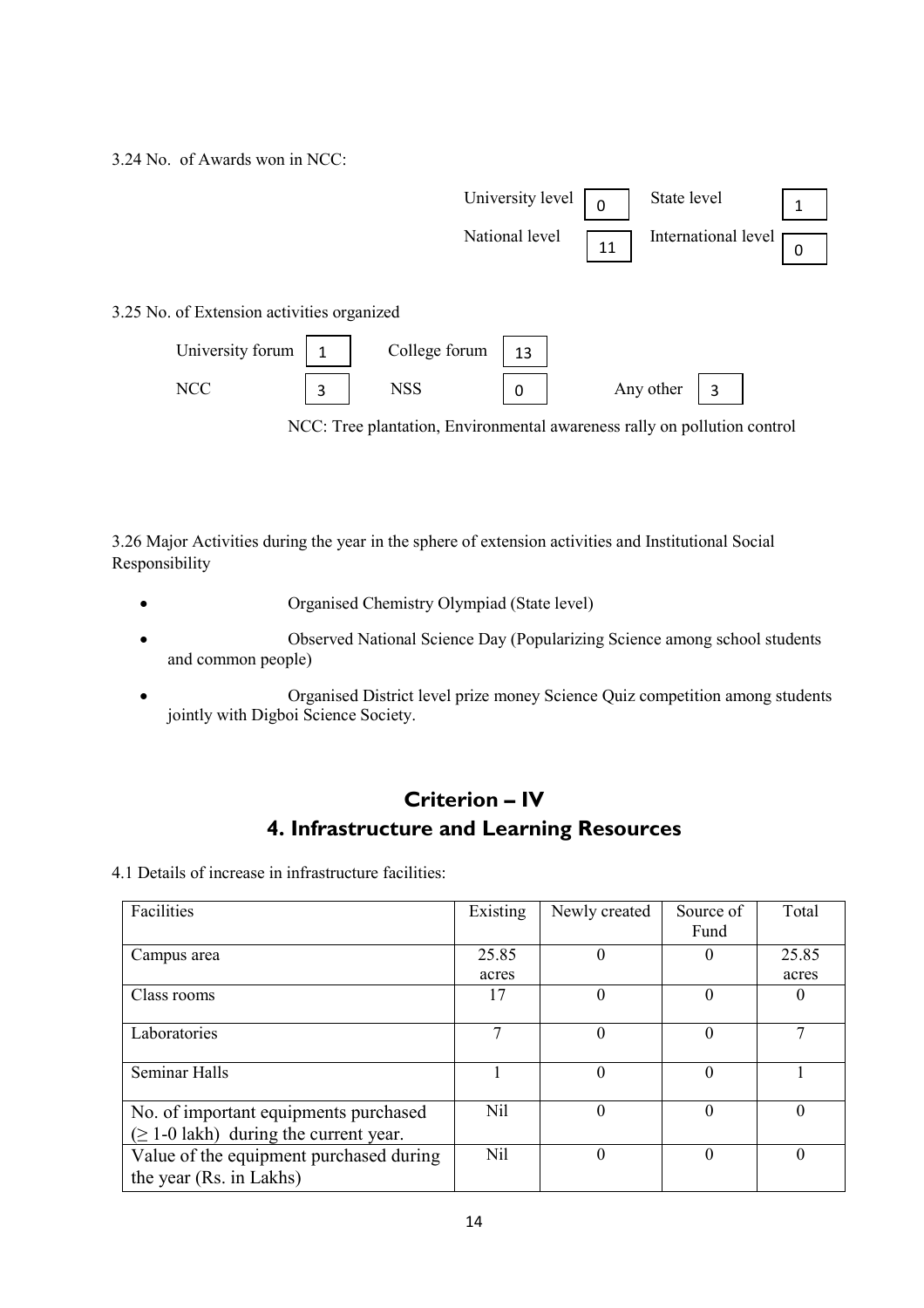| thers | $\mathbf{v}$<br>N11 |  |  |
|-------|---------------------|--|--|
|       |                     |  |  |

#### 4.2 Computerization of administration and library

Computerisation of official works, including admission and examination processes. Library was provided with one computer set.

#### 4.3 Library services:

|                   | Existing |             |          | Newly added | Total    |             |  |
|-------------------|----------|-------------|----------|-------------|----------|-------------|--|
|                   | No.      | Value (Rs.) | No.      | Value (Rs.) | No.      | Value (Rs.) |  |
| <b>Text Books</b> | 25950    | 2408983     | 245      | 36750       | 26195    | 2445733     |  |
| Reference Books   | 474      | 187944      | 32       | 12000       | 506      | 199944      |  |
| e-Books           | $\theta$ |             | $\Omega$ | $\theta$    | $\theta$ | $\theta$    |  |
| Journals          | 123      | 2460        | 410      | 8200        | 533      | 10660       |  |
| e-Journals        | $\theta$ |             | $\theta$ | 0           | $\theta$ | $\theta$    |  |
| Digital Database  | $\theta$ | $\theta$    | $\Omega$ | $\theta$    | $\Omega$ | $\theta$    |  |
| CD & Video        | 20       | 2000        | 30       | 3000        | 50       | 5000        |  |
| Others (Magazine) | 2376     | 38600       | 108      | 2160        | 2484     | 40760       |  |

#### 4.4 Technology up gradation (overall)

|          | Total<br>Computers | Computer<br>Labs | Internet | <b>Browsing</b><br>Centres | Computer<br>Centres | Office           | Depart-<br>ments | Others   |
|----------|--------------------|------------------|----------|----------------------------|---------------------|------------------|------------------|----------|
| Existing | 16                 | 6                |          | v                          |                     | 4                |                  |          |
| Added    | 4                  |                  |          | 0                          | O                   | $\boldsymbol{0}$ |                  | $\theta$ |
| Total    | 20                 | 10               |          |                            | 0                   | 4                |                  |          |

4.5 Computer, Internet access, training to teachers and students and any other programme for technology upgradation (Networking, e-Governance etc.)

Conducted Training on Computer Literacy and internet browsing for teaching and non-teaching staff of the college.

#### 4.6 Amount spent on maintenance in lakhs :

 i) ICT ii) Campus Infrastructure and facilities iii) Equipments iv) Others 0.27 3.03 3.3 2.5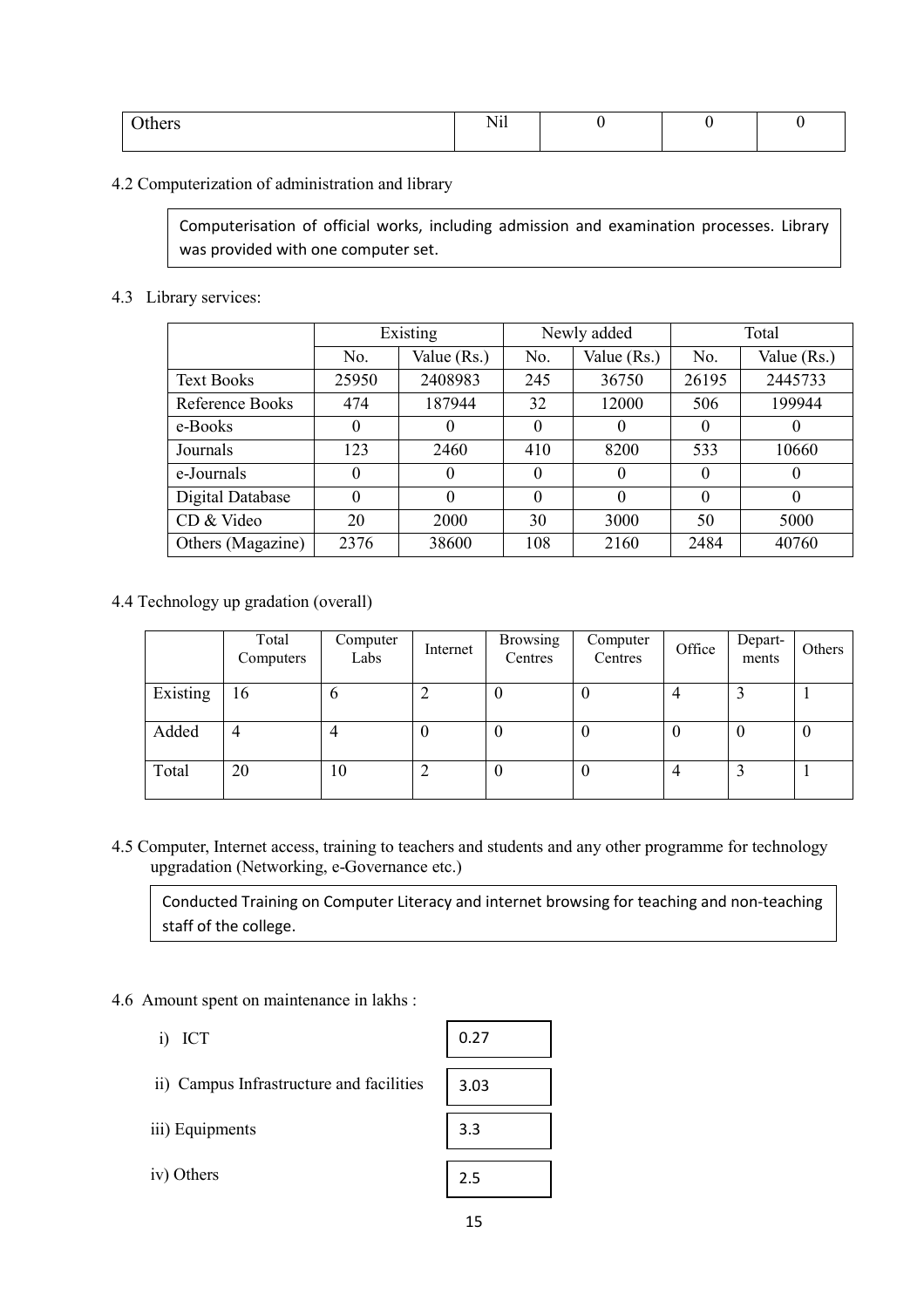**Total :**  9.1

### **Criterion – V 5. Student Support and Progression**

5.1 Contribution of IQAC in enhancing awareness about Student Support Services

The awareness about student support services have been enhanced through prospectus of the college, notice board, web-site, hoardings etc.

5.2 Efforts made by the institution for tracking the progression

Induction programme, remedial classes, tutorial classes, test series, departmental seminars, GD,

|                                  | UG  | Ph. D.   Others |  |
|----------------------------------|-----|-----------------|--|
| 5.3 (a) Total Number of students | 570 |                 |  |

- (b) No. of students outside the state
- (c) No. of international students

| 0 |  |
|---|--|
|   |  |

20

|     | N٥       | $\frac{v}{0}$ |       |
|-----|----------|---------------|-------|
| Men | 335 58.8 |               | Women |

| Last Year |    |    |     |                          |       |         |     | This Year |     |                          |       |
|-----------|----|----|-----|--------------------------|-------|---------|-----|-----------|-----|--------------------------|-------|
| General   | SC | ST | OBC | Physically<br>Challenged | Total | General | SC. | ST.       | OBC | Physically<br>Challenged | Total |
| 260       | 42 | 46 | 284 |                          | 632   |         | າາ  | 34        | 246 |                          | 570   |

Demand ratio  $1:1.3$  Dropout % 33.45

5.4 Details of student support mechanism for coaching for competitive examinations (If any)

Nil

$$
\begin{array}{c}\n\mathsf{NA} \\
\hline\n\mathsf{1}\mathsf{0}\n\end{array}
$$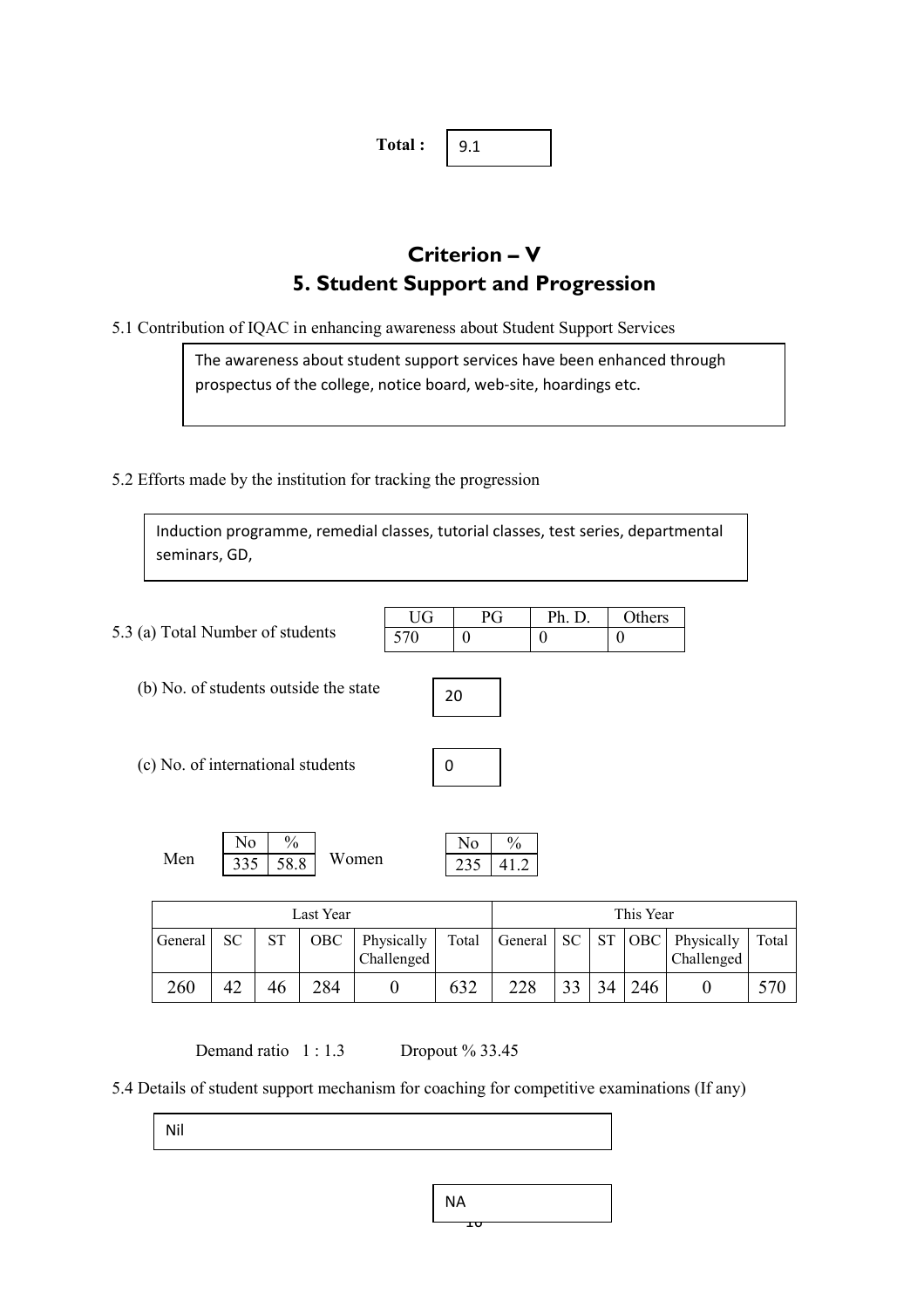No. of students beneficiaries

5.5 No. of students qualified in these examinations



5.6 Details of student counselling and career guidance

At the time of admission, the faculty members interact with the applicants and counsel the students in selecting their optional subjects in a right track.

\*An orientation programme was held on 22-01-2010 for counselling the students

\*MoU with Member of Indian Society for Training and Development, Delhi (Dibrugarh and Guwahati Chapter) on 15-12-2009

Moreover, the related paper-cutting of career guidance and placement opportunities have been displayed in the Notice Board.

Exact record not available

No. of students benefitted

5.7 Details of campus placement

|                                       | <b>Off Campus</b>                  |                                     |                           |
|---------------------------------------|------------------------------------|-------------------------------------|---------------------------|
| Number of<br>Organizations<br>Visited | Number of Students<br>Participated | Number of<br><b>Students Placed</b> | Number of Students Placed |
|                                       |                                    |                                     | ΝA                        |

5.8 Details of gender sensitization programmes

Nil

5.9 Students Activities

5.9.1 No. of students participated in Sports, Games and other events

| State/ University level | 3                                               | National level |   | International level |  |  |
|-------------------------|-------------------------------------------------|----------------|---|---------------------|--|--|
|                         |                                                 |                |   |                     |  |  |
|                         | No. of students participated in cultural events |                |   |                     |  |  |
| State/ University level | 21                                              | National level | 0 | International level |  |  |
|                         |                                                 |                |   |                     |  |  |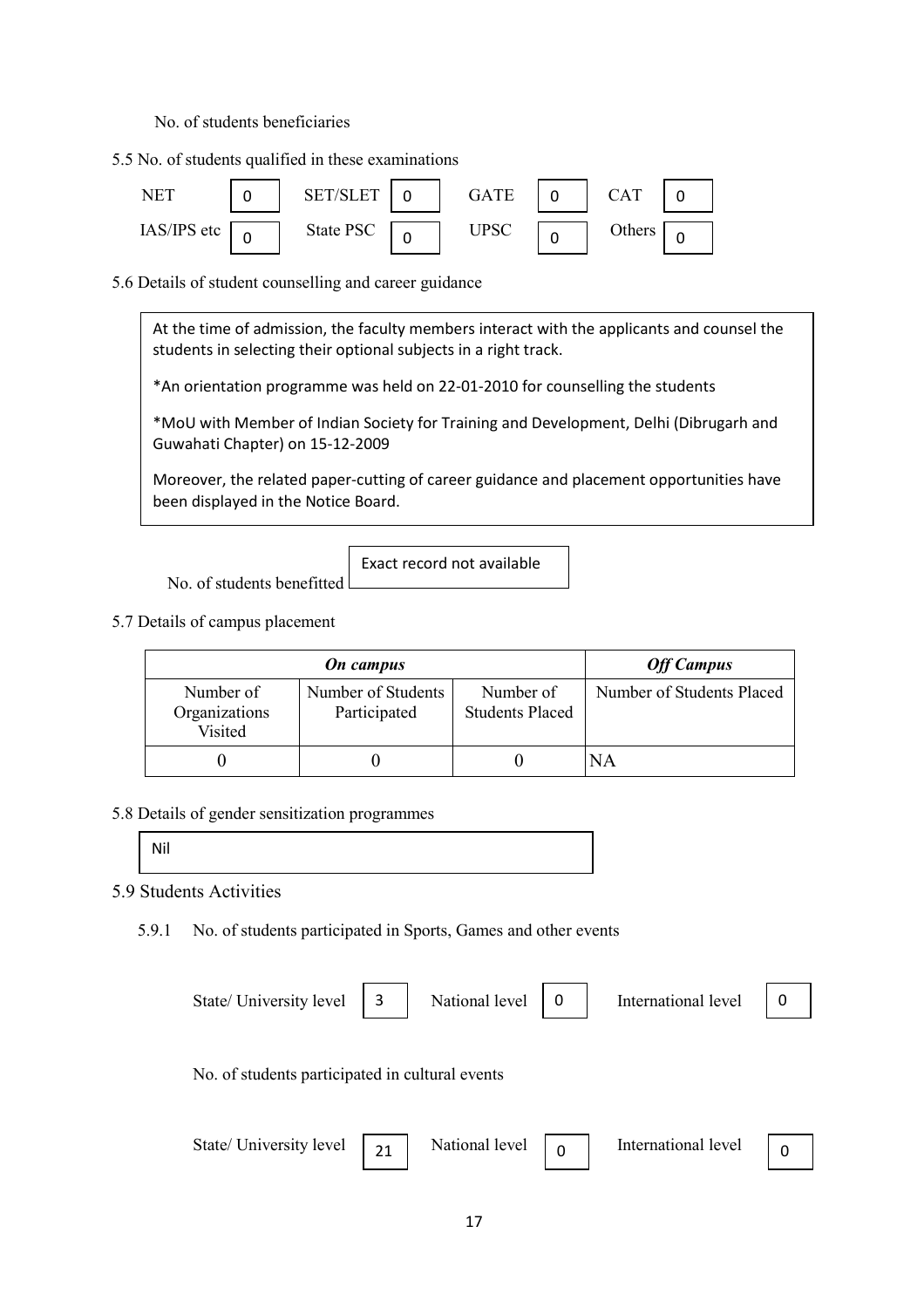5.9.2 No. of medals /awards won by students in Sports, Games and other events

| Sports: State/University level   6    | National level | International level |  |
|---------------------------------------|----------------|---------------------|--|
|                                       |                |                     |  |
| Cultural: State/ University level   0 | National level | International level |  |

#### 5.10 Scholarships and Financial Support

|                                                                           | Number of<br>students | Amount |
|---------------------------------------------------------------------------|-----------------------|--------|
| Financial support from institution                                        | 41                    | 20500  |
| Financial support from government                                         | 142                   | 293580 |
| Financial support from other sources                                      | 14                    | 16000  |
| received<br>Number of students who<br>International/National recognitions |                       |        |

5.11 Student organised / initiatives

| Fairs : State/University level $\begin{vmatrix} 0 \\ 1 \end{vmatrix}$ National level $\begin{vmatrix} 0 \\ 0 \end{vmatrix}$ International level $\begin{vmatrix} 0 \\ 1 \end{vmatrix}$      |  |  |  |
|---------------------------------------------------------------------------------------------------------------------------------------------------------------------------------------------|--|--|--|
| Exhibition: State/ University level $\begin{bmatrix} 0 \\ 0 \end{bmatrix}$ National level $\begin{bmatrix} 0 \\ 0 \end{bmatrix}$ International level $\begin{bmatrix} 0 \\ 0 \end{bmatrix}$ |  |  |  |

0

5.12 No. of social initiatives undertaken by the students

- 5.13 Major grievances of students (if any) redressed:
	- i) Renovation of Canteen facilities
	- ii) Renovation of Boys' and Girls' Common Rooms
	- iii) Water supply to Hostel and college buildings
	- iv) Installation of Transformer for stabilisation of voltage

### **Criterion – VI**

### **6. Governance, Leadership and Management**

6.1 State the Vision and Mission of the institution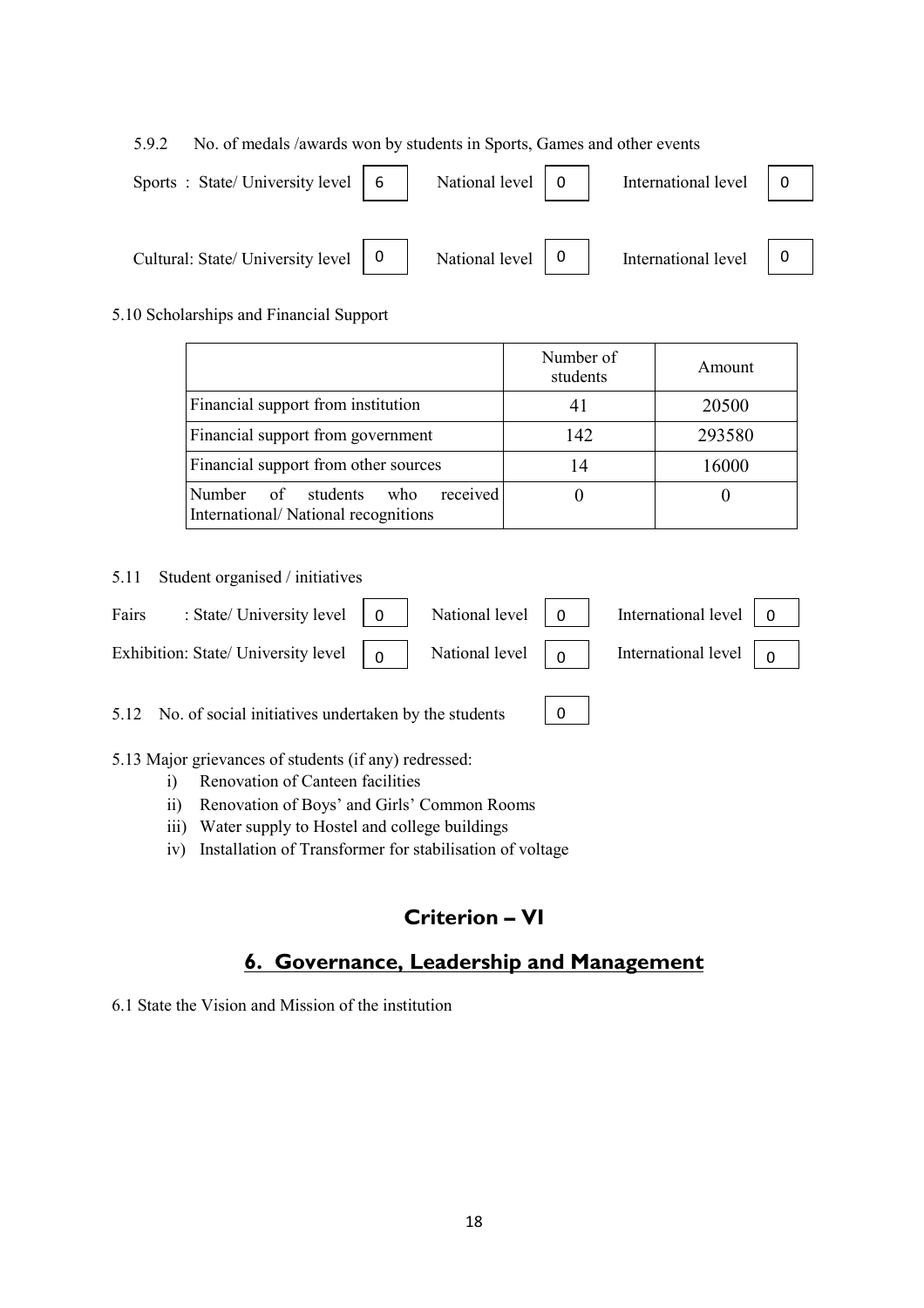#### **Our Vision:**

The college has a vision of imparting quality education. Quality education would create holistic atmosphere for the students to cater to the demands of a modern technological and global world while inculcating in them the values and cultural heritage, India is known for.

#### **Our Mission:**

The college aims at-

- i) Educating its students to become responsible, competent and ethical citizens of the world with the skill to think creativity analyse critically and communicate effectively.
- ii) Encouraging the students to pursue their courses with resolute determination, equanimity of mind and honesty of character.
- iii) Fostering global competency among students so that they can prepare themselves for the opportunities and challenges of life.
- iv) Stimulating the academic ambience for quality sustenance and quality enhancement
- v) Building strong bonds with all the stake holders through dedicated team work, innovative strategies and commitment to excellence.

#### 6.2 Does the Institution has a management Information System

The common information systems are Notice Board, Web-site, group SMS etc. Notices are circulated among teaching and non-teaching staff in urgent need. The authority also discusses the important issues by convening meeting with HoDs, staff members and the students whenever necessary.

6.3 Quality improvement strategies adopted by the institution for each of the following:

#### 6.3.1 Curriculum Development

The curriculum is designed by the university. However, teachers take part in curriculum development as member of Board of Studies and as invitee of meetings.

#### 6.3.2 Teaching and Learning

Remedial class, Tutorial classes, seminar, GD, field trip, Intensive group coaching, interaction, solving university questions, frequent class tests are some important strategies adopted for quality improvement. Moreover, teachers are encouraged to undergo orientation/ RC and participation in Workshop/ Conference/ Seminar etc. The college practises in full-proof appointment of competent teacher.

6.3.3 Examination and Evaluation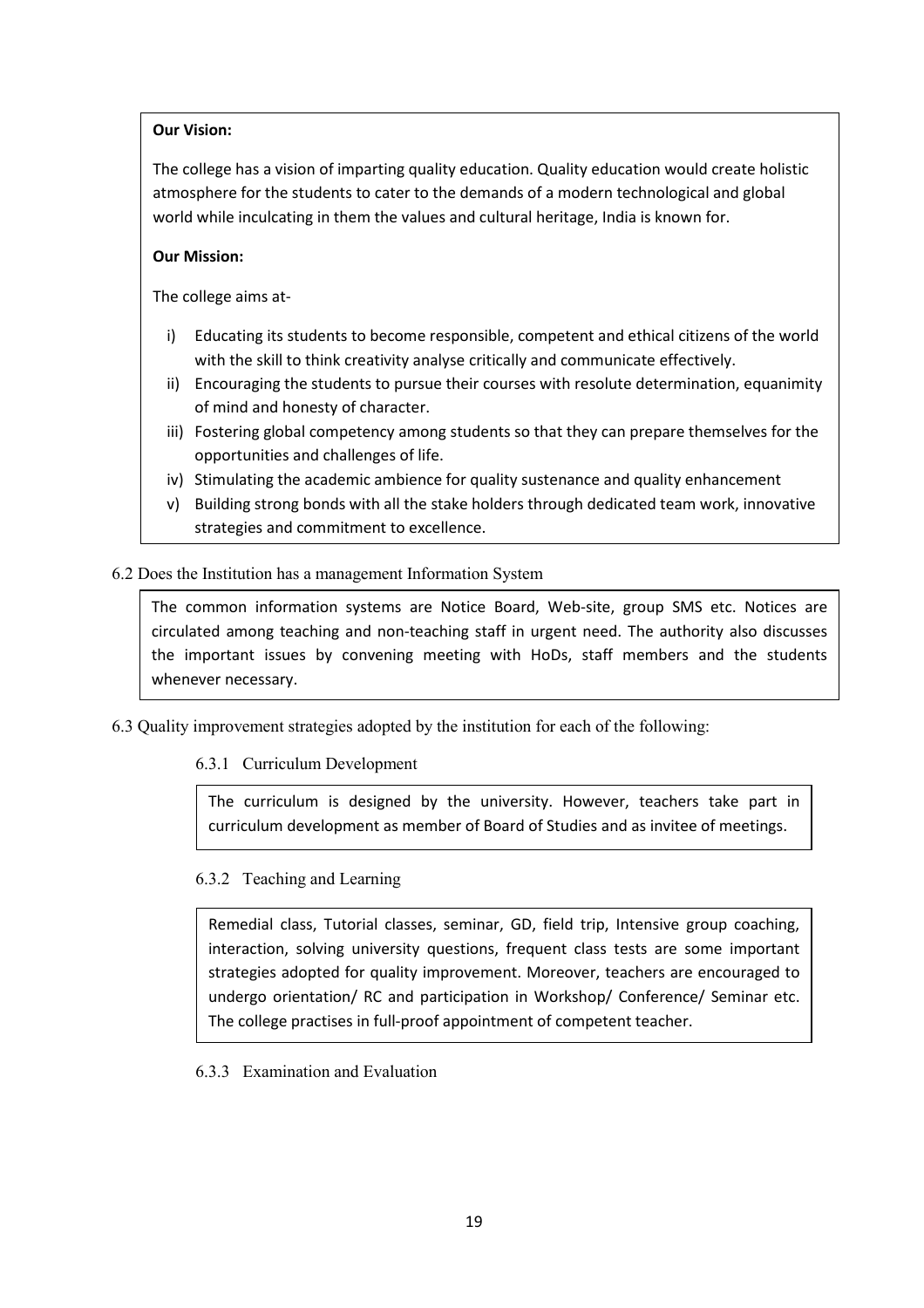The teachers (Conduction Committee) conduct the University examinations. The appointed teachers take part in paper setting, paper examining, scrutiny, head examiners etc. Separate conduction committee for internal examinations is being constituted.

#### 6.3.4 Research and Development

The college encourages the teachers to procure Major/ Minor Research Projects, FIP etc. Sanction leave to the research scholar; adjust classes with flexi-timing and exempts from some other co-curricular activities. Also encourages to attend National/ International seminars/ Workshop/ Conference.

#### 6.3.5 Library, ICT and physical infrastructure / instrumentation

Two broad band connections for internet added and four new set of computers were provided in the computer laboratory.

#### 6.3.6 Human Resource Management

The college admits diverse students following the principle "Education for all" as the college is situated in a backward locality. Moreover, the college follows the reservation norms as laid by the Govt. of India. Nevertheless, the college takes intensive care to enhance quality production by identifying weak students. The college patronises all out efforts in searching and enhancing talents of the students in the fields of sports, culture, literature etc. The college also appoints efficient teachers, encourages them in career progression, allows them to attend orientation programme, refresher course, short term courses for knowledge upgradation and also takes all necessary steps to retain the quality teachers.

#### 6.3.7 Faculty and Staff recruitment

The college authority recruits full proof faculty and staff members. It publishes the vacancy through News Papers/ employment exchange/ Web-site and screens by a committee constituted as per the Govt. Rules. (Roster system is followed). The recruitment process is a lengthy procedure. First, prior permission is to be taken for advertisement of the vacant posts from Govt of Assam. After selection, approval of the appointment is bounden from the Govt of Assam again. Consequently, the procedure is delayed and the institution has to suffer.

#### 6.3.8 Industry Interaction / Collaboration

Nil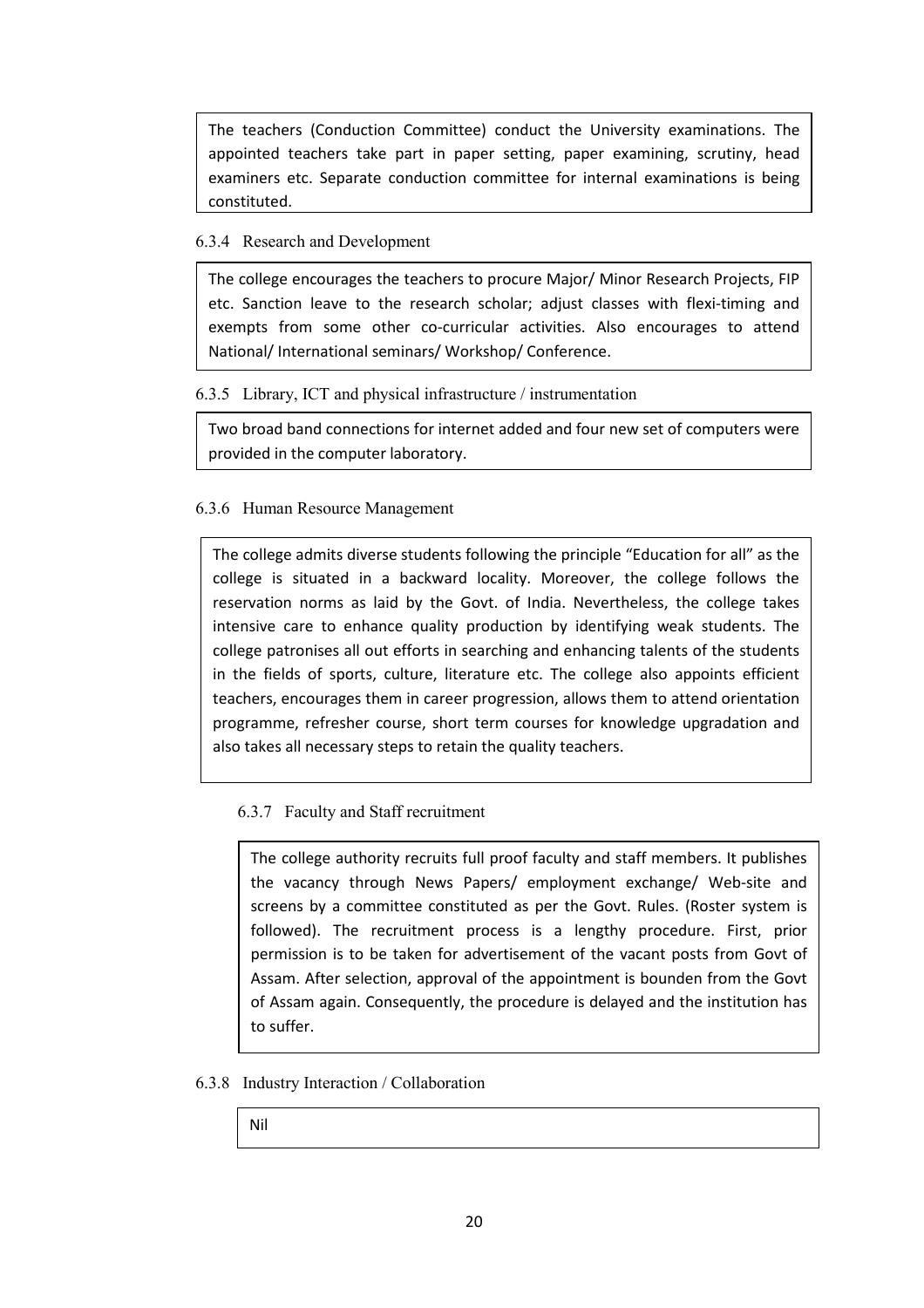#### 6.3.9 Admission of Students

The college takes steps for wide publicity through Notices, hoardings, banners, prospectus, web-site etc. The students are selected on the basis of merit. However, follows the reservation norms as laid by Govt.; special consideration for disadvantaged students is taken.

|                                 | Teaching        | Teachers' Benefit Fund                                 |  |  |  |
|---------------------------------|-----------------|--------------------------------------------------------|--|--|--|
|                                 | Non teaching    | Staff Benefit Fund                                     |  |  |  |
| 6.4 Welfare schemes for         | <b>Students</b> | Financial help to poor but meritorious and distressed  |  |  |  |
|                                 |                 | students, Health care, counselling, Book-bank facility |  |  |  |
|                                 |                 |                                                        |  |  |  |
|                                 |                 |                                                        |  |  |  |
| 6.5 Total corpus fund generated | 885260.00       |                                                        |  |  |  |
|                                 |                 |                                                        |  |  |  |

 $6.6$  Whether annual financial audit has been done Ye

| ⊃כ |  | Nο |  |
|----|--|----|--|
|----|--|----|--|

6.7 Whether Academic and Administrative Audit (AAA) has been done?

| Audit Type     | External |        | Internal |                       |
|----------------|----------|--------|----------|-----------------------|
|                | Yes/No   | Agency | Yes/No   | Authority             |
| Academic       | No       | NA     | Yes      | Principal/<br>VP/HoDs |
| Administrative | NО       | NΑ     | Yes      | GB                    |

6.8 Does the University/ Autonomous College declares results within 30 days?

For UG Programmes Yes No



For PG Programmes Yes No



6.9 What efforts are made by the University/ Autonomous College for Examination Reforms?

 Dibrugarh University proposed to switch over the Annual system to Semester system w.e.f. 2011-12 session and necessary steps were initiated.

6.10 What efforts are made by the University to promote autonomy in the affiliated/constituent colleges?

financial control; hence cannot promote for autonomy of its own. Dibrugarh University has only the academic control over its constituent colleges; no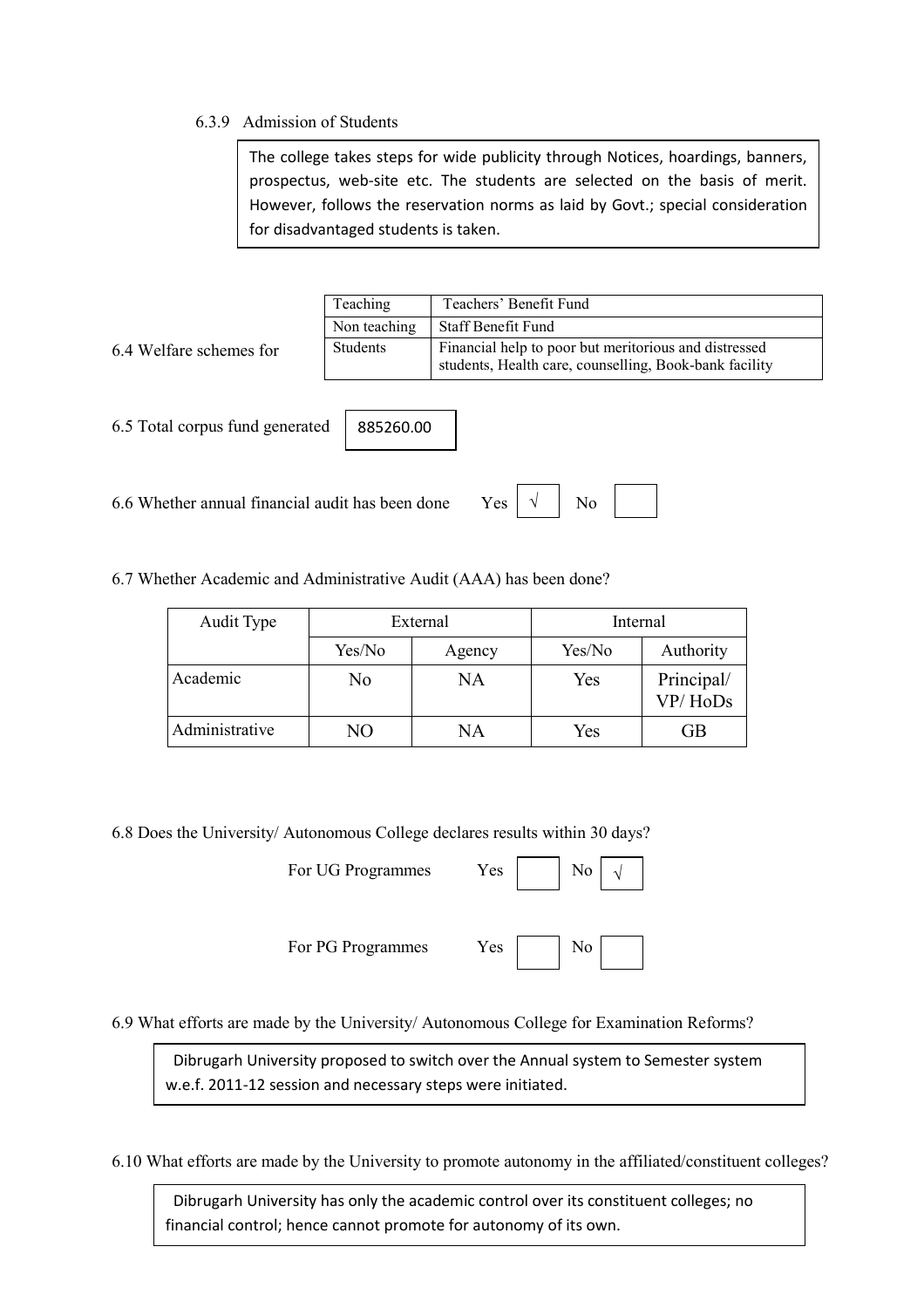#### 6.11 Activities and support from the Alumni Association

Mr. Sunil Phukan, Technical officer of IOCL (AOD), an alumnus of Digboi College supervises and oversees the constructions activities as a member of UGC Building Committee.

Dr. Dipen Borthakur, medical practitioner, an alumnus, extends services in health checkup and care.

Many alumni help in organising different sports and cultural activities.

6.12 Activities and support from the Parent – Teacher Association

 Two parent members of the GB always help in developmental works. Many parents help voluntarily in organising sports and cultural activities The Parent Teacher Association discusses the problems of the college and put suggestions for effective management and quality enhancement.

6.13 Development programmes for support staff

 The Principal, Vice-Principal, IQAC members interact with non-teaching staff and take necessary steps to address their problems. The computer teachers guide them in computer works. The Library Committee advises the Library staff for good management. The hostel advisory committee supports the Warden in all respect.

6.14 Initiatives taken by the institution to make the campus eco-friendly

- i) Plantation programme on 3-7-2009 on the occasion of Vana Mahatsava with Digboi Forest Division.
- ii) Horticulture garden was established and Mr. Tarun Gogoi, ACF, Digboi Division inaugurated it on 15-7-2009.

### **Criterion – VII**

### **7. Innovations and Best Practices**

7.1 Innovations introduced during this academic year which have created a positive impact on the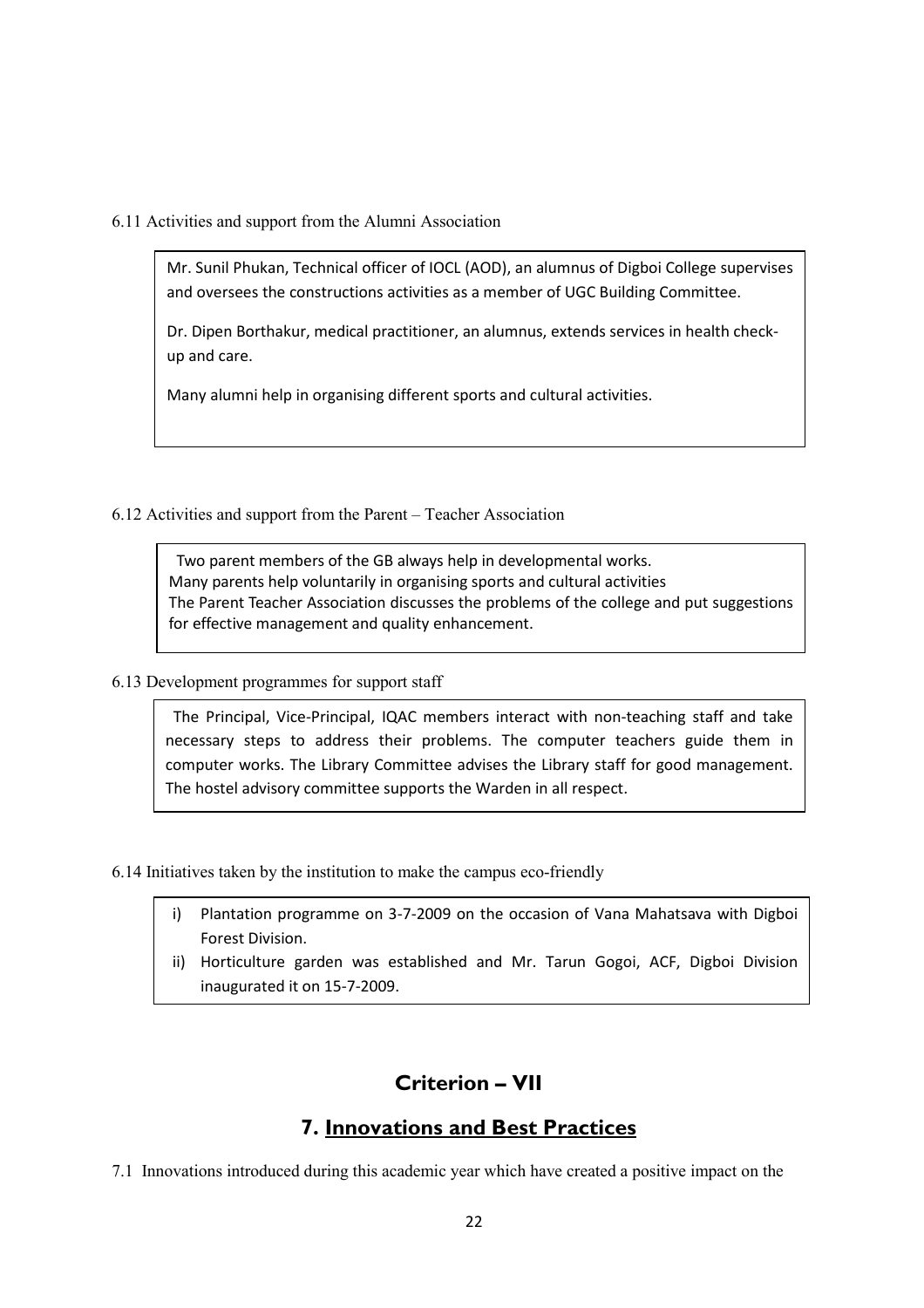functioning of the institution. Give details.

- The college felicitates meritorious students, best NCC cadets. Students' achievements in the field of culture and sports etc. It also felicitates the teachers obtaining M. Phil., Ph. D. and any other recognition.
- Administrative works are shared by constituting different sub-committees for effectiveness and transparency.
- Follows the principle of "Education for all" and has been providing all possible support for enhancement of quality education.
- 7.2 Provide the Action Taken Report (ATR) based on the plan of action decided upon at the beginning of the year
	- Conducted National Seminar and National Workshop
	- Conducted Inter-college tournament in Badminton,
	- Internal resource generated,
	- strengthened documentation system through purchase of Digital Camera and Web Camera,
	- enhanced drinking water facility,
	- signed MoU with KKHSOU for opening study centre of BPP/ BA,
	- Received Rs. 3.2 lakh for introducing Human Rights Education Certificate Course, the college
	- made an MoU with Member of Indian Society for Training and Development for counselling the students in career guidance,
	- the construction of New Women's Hostel is in progress,
	- Laying of the foundation stone of Centralised Computer Centre,
	- Tree plantation programme held in association with Digboi Forest Division.

7.3 Give two Best Practices of the institution *(please see the format in the NAAC Self-study Manuals)*

- 1. Decentralisation of administrative works. (Annexure III, page 27)
- 2. Financial support to poor and distressed students. (Annexure IV, page 28)

#### *\*Provided the details in annexure (annexure need to be numbered as i, ii, iii)*

7.4 Contribution to environmental awareness / protection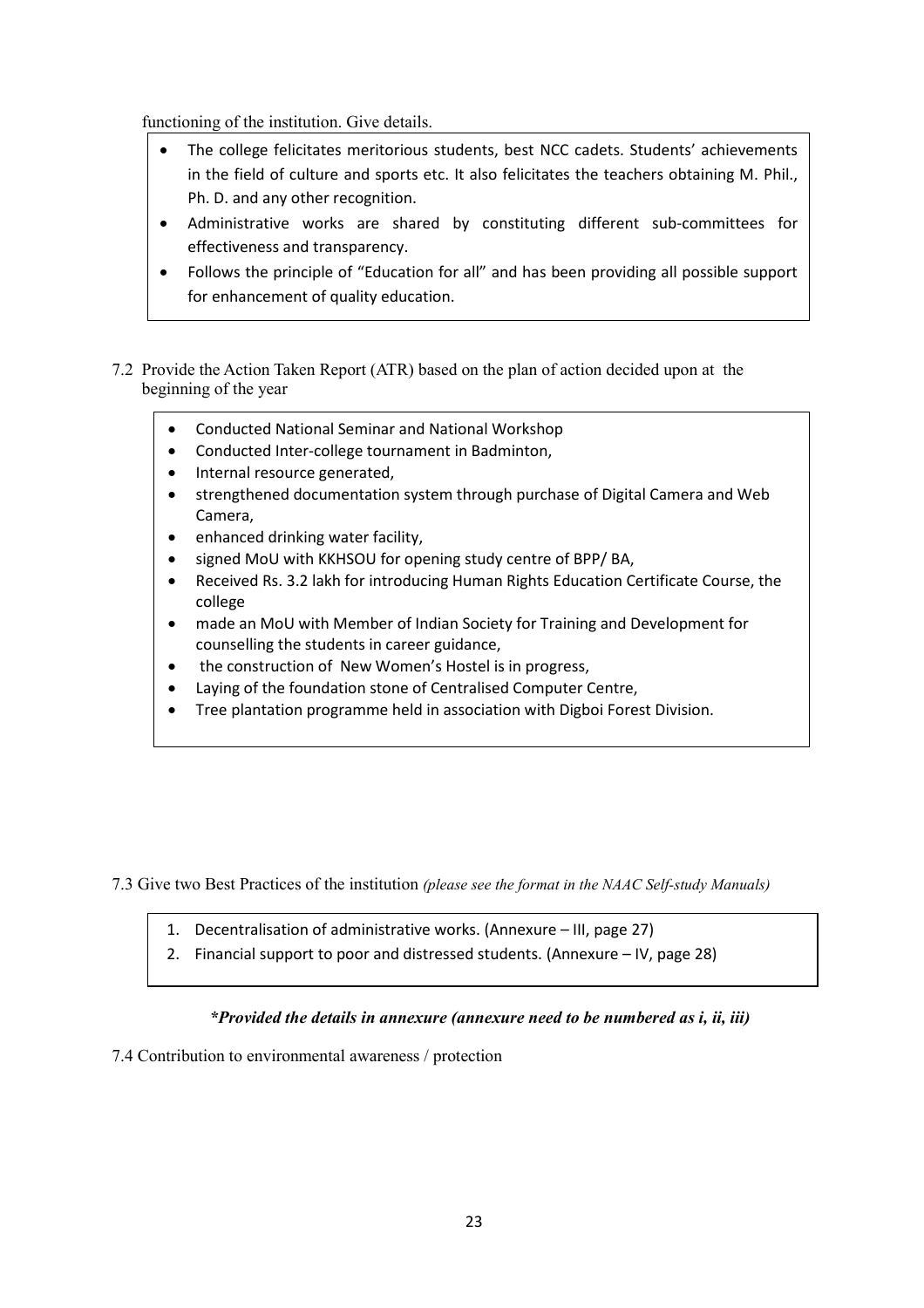Digboi College organises several environmental programmes in and around Digboi in association with Nature Club, Assam Science Society, Digboi Branch, Students' Science Club & Aranyak. Observes World Environment day with plantation programme, cleaning programme etc; Declares college campus as polythene free zone and organises programmes to make the people aware of its hazardous effects. Various species of flora and fauna of the campus are photographically collected. Organises programmes for conservation of biodiversity with special emphasis on the protection of snakes of the locality.

7.5 Whether environmental audit was conducted? Yes No



7.6 Any other relevant information the institution wishes to add. (for example SWOT Analysis)

The college prepares a plan for various developmental works at the beginning of the academic session. The college successfully materialises several plans. In this session the college organised one UGC sponsored National Seminar, one NAA C sponsored National Workshop, made an MoU with KKHSOU, Guwahati, Assam for opening BPP/BA course, made an MoU with "Member of Indian Society for Training and Development, Delhi", and laid foundation stone of the Centralised Computer Centre. Moreover, the work of new Women's Hostel under X th UGC Special grant is in progress. The college takes up programmes for "National Integration" and to make the campus eco friendly.

The college could not take up digitalisation of the Library due to paucity of fund. Moreover, high drop out rate of students is still a sorry state of affair.

As the college is situated in an area surrounding with deep forests, tea gardens, oil industry and agricultural base, hence the college has opportunities to open some courses based on these inherited natural resources.

Despite all the odds such as backwardness of the area, diversity of students majority of whom belong to different reserved categories, financial setbacks of students coming from below poverty line, the college has consistently been taking interest to enhance the quality of education.

#### **8. Plans of institution for next year**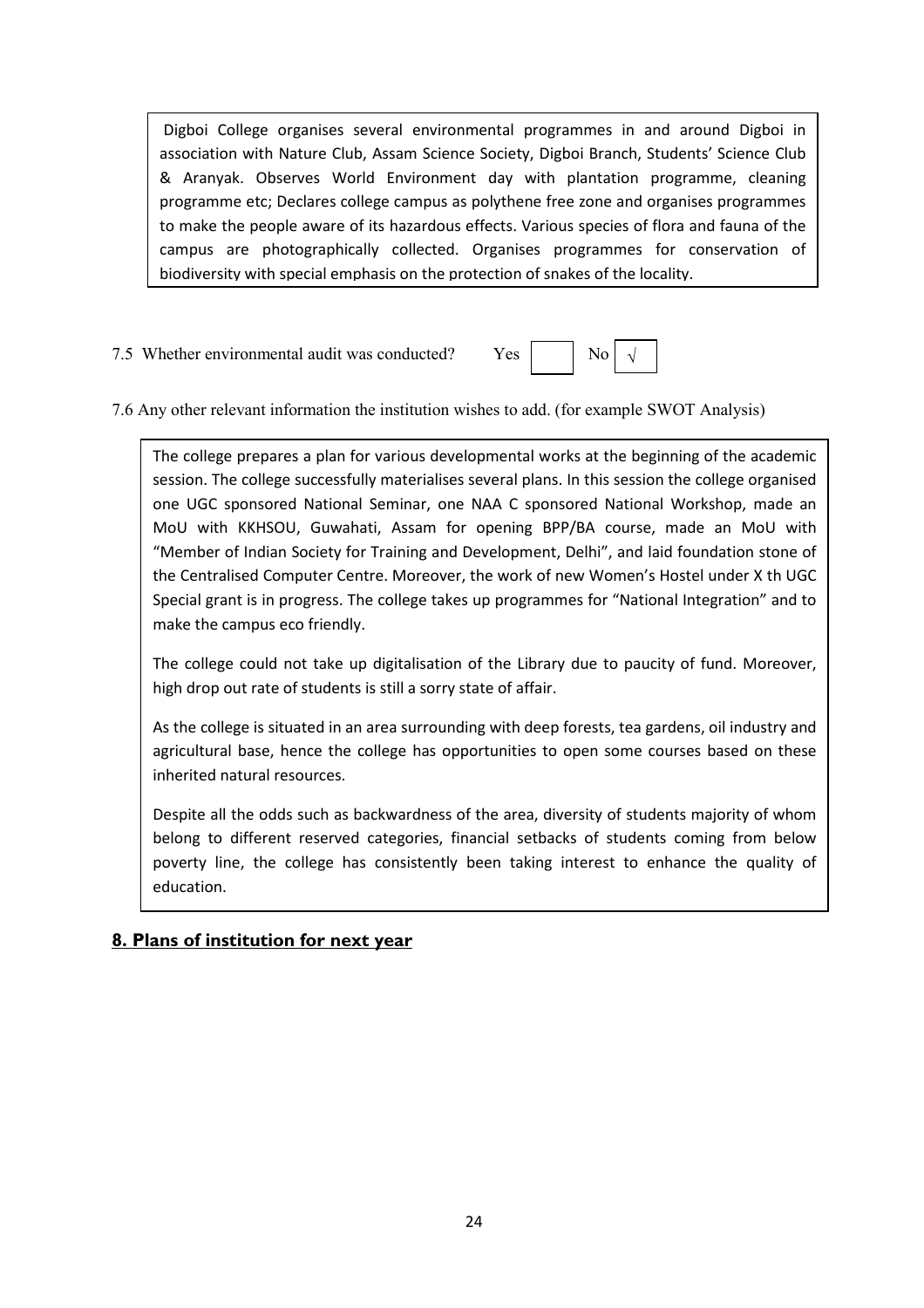- i) Construction of new library building with all facilities of digitalisation.
- ii) Construction of language laboratory
- iii) Opening of KKHSOU Programs (BPP, BA)
- iv) Starting of Human Rights Education Certificate Course
- v) To conduct an Induction and Coaching Programme for Medical and Engineering Entrances as community service
- vi) To provide adequate number of computer, printer and Xerox machine to library
- vii) To provide computer set and overhead projector to selected department
- viii) To provide internet facility to teaching and non-teaching staff
- ix) To organise coaching for entry into services for SC/ST/OBC (Non creamy layers) and minority community.
- x) To invite public/ private sectors for campus interview/ recruitment.

*Name : Prof. Golap Kalita Mame : Dr. Dip Saikia Name : Dr. Dip Saikia* 

*Signature of the Coordinator, IQAC Signature of the Chairperson, IQAC* 

 $***$ 

 *\_\_\_\_\_\_\_\_\_\_\_\_\_\_\_\_\_\_\_\_\_\_\_\_\_\_\_\_\_\_\_ \_\_\_\_\_\_\_\_\_\_\_\_\_\_\_\_\_\_\_\_\_\_\_\_\_\_\_\_\_\_\_* 

**Annexure - I**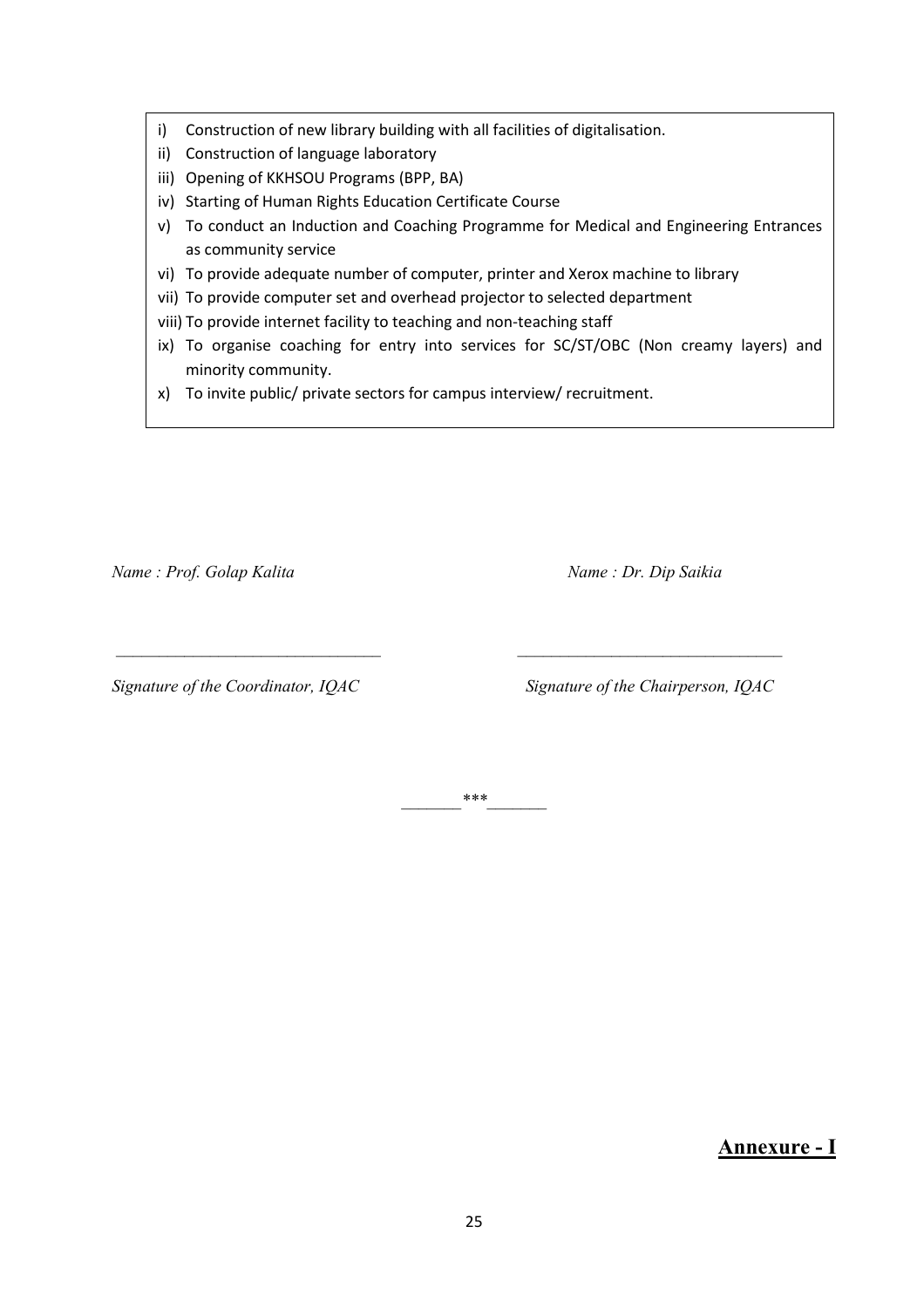# Academic Calendar and Holidays

#### Session 2009-10

| Month /<br>Year | Date                 | Day                   | Occasion                                                       | No. of<br><b>Holidays</b> |
|-----------------|----------------------|-----------------------|----------------------------------------------------------------|---------------------------|
| April, 2009     | 10                   | Friday                | Good Friday                                                    | 1                         |
| April,          | 14 to 17             | Tue to Thu            | Rongali Bihu                                                   | 3                         |
| May             | $\mathbf{1}$         | Friday                | May Day                                                        | $\mathbf{1}$              |
| May             | $\overline{2}$       | Saturday              | Regular Classes for H.S. 2nd Year<br><b>Students</b>           |                           |
| May             | 9                    | Saturday              | <b>Buddha Purnima</b>                                          | 1                         |
| May             | 18                   | Monday                | Regular Classes for TDC 2nd Year & 3rd<br><b>Year Students</b> |                           |
| June            | $\mathbf{1}$         | Monday                | Regular Classes for TDC 1st Year<br><b>Students</b>            |                           |
| June            | 1st Week             |                       | Regular Classes for H.S. 1st Year<br>Student                   |                           |
| June            | 5                    | Friday                | World Environment Day                                          |                           |
| July            | July 1 to 31         | Wed to                | <b>Summer Vacation</b>                                         | 31                        |
| July            | 15                   | Wednesday             | College Foundation day                                         |                           |
| August          | 1st Week             |                       | Fresh' Social                                                  |                           |
| August          | 15                   | Saturday              | Independence Day                                               | $\mathbf{1}$              |
| August          | 22                   | Saturday              | Tithi of Sri Sri Sankardeva                                    | 1                         |
| August          | Last week            |                       | <b>DCSU Election</b>                                           |                           |
| Sept.           | 9                    | Wednesday             | Tithi of Sri Sri Madhavdeva                                    | $\mathbf{1}$              |
| Sept.           | 11                   | Friday                | Janmastami                                                     | $\mathbf{1}$              |
| Sept.           | 21                   | Monday                | Id Ul Fitre                                                    | $\mathbf{1}$              |
| Sept./Oct.      | 25 Sep. to 9<br>Oct. | Friday to<br>Saturday | <b>Autumn Vacation</b>                                         | 25                        |
| October         | 17                   | Saturday              | Kalipuja & Dewali                                              | $\mathbf{1}$              |
| October         | 18                   | Sunday                | Kati Bihu                                                      | 1                         |
| October         | 30 & 31              | Fri & Saturday        | <b>National Seminar</b>                                        |                           |
| November        | 1st Week             |                       | <b>Terminal Examination</b>                                    |                           |
| November        | $\overline{2}$       | Monday                | Guru Nanak's Birthday                                          | 1                         |
| November        |                      |                       | <b>National Seminar</b>                                        |                           |
| November        | 24                   | Tuesday               | Lachit Divas                                                   | $\mathbf{1}$              |
| November        | 28                   | Saturday              | Id-Uz-Zuha                                                     | 1                         |
| Dicember        | $\overline{2}$       | Wednesday             | <b>Asom Divas</b>                                              | $\mathbf{1}$              |
| December        | 1st Week             |                       | College Week                                                   |                           |
| December        | 25                   | Friday                | Christmas Day                                                  | $\mathbf{1}$              |
| January'10      | Last Week            |                       | <b>Test Examination</b>                                        |                           |
| February        | 1st Week             |                       | <b>Parting Social</b>                                          |                           |
| February        |                      |                       | AHSEC/ UNIVERSITY EXAMIATION                                   |                           |

N.B. The Dates of the affairs of the College are subject to alternation on administrative consideration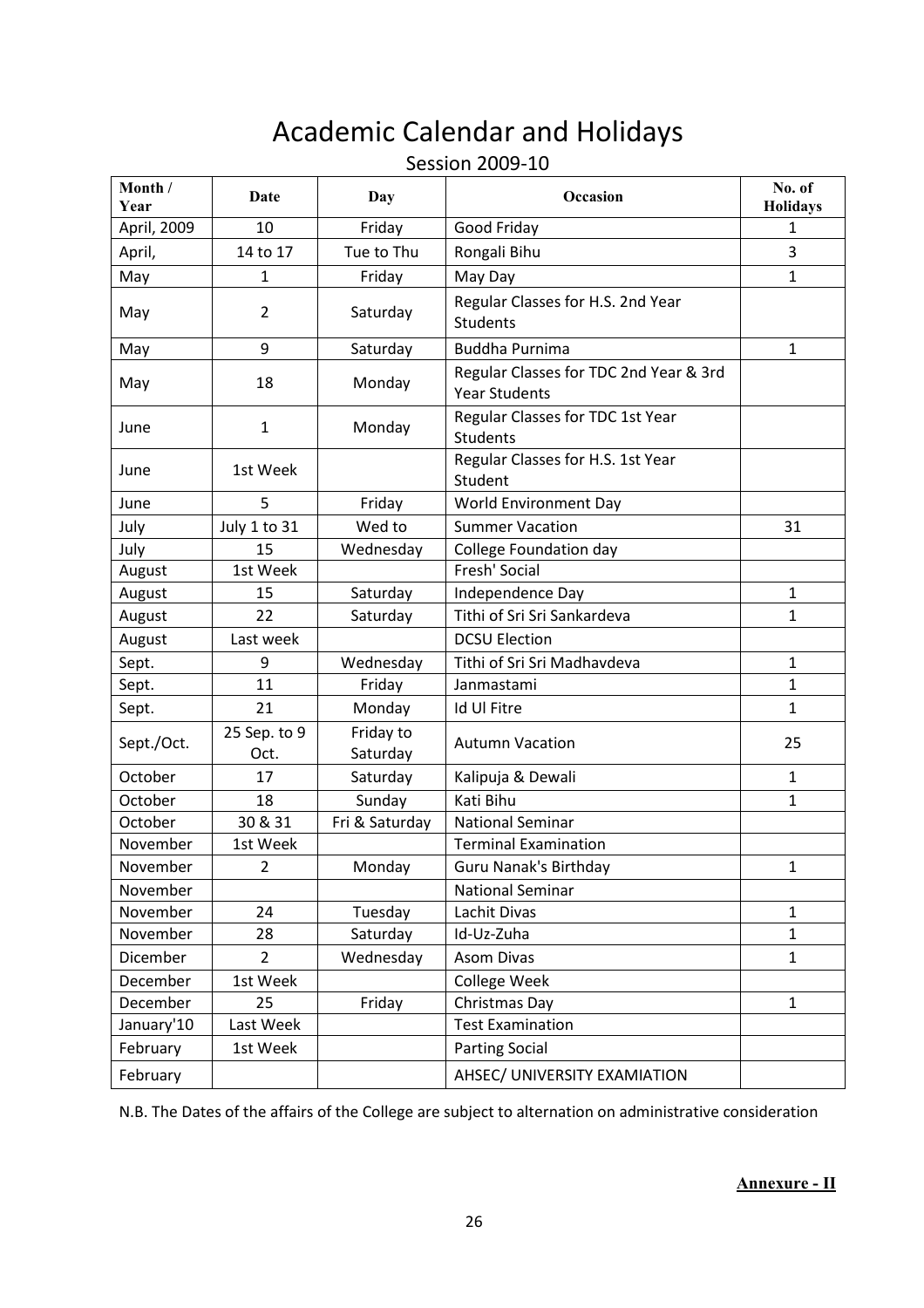#### **Analysis of the Students' Feed back**

The teachers are assessed by the students of various subjects on 10 point scale through some questionnaire as designed by NAAC in random basis. The IQAC collects the forms, analyse thoroughly and identifies the areas where performance of some teachers is below desired level. The Principal convencs a meeting of the teaching staff and discusses openly and narrates the findings on the Students' Feed back. He, then, advices the teacher community that needs improvement to rectify themselves and to cope with the changing situations for quality enhancements.

**Annexure – III**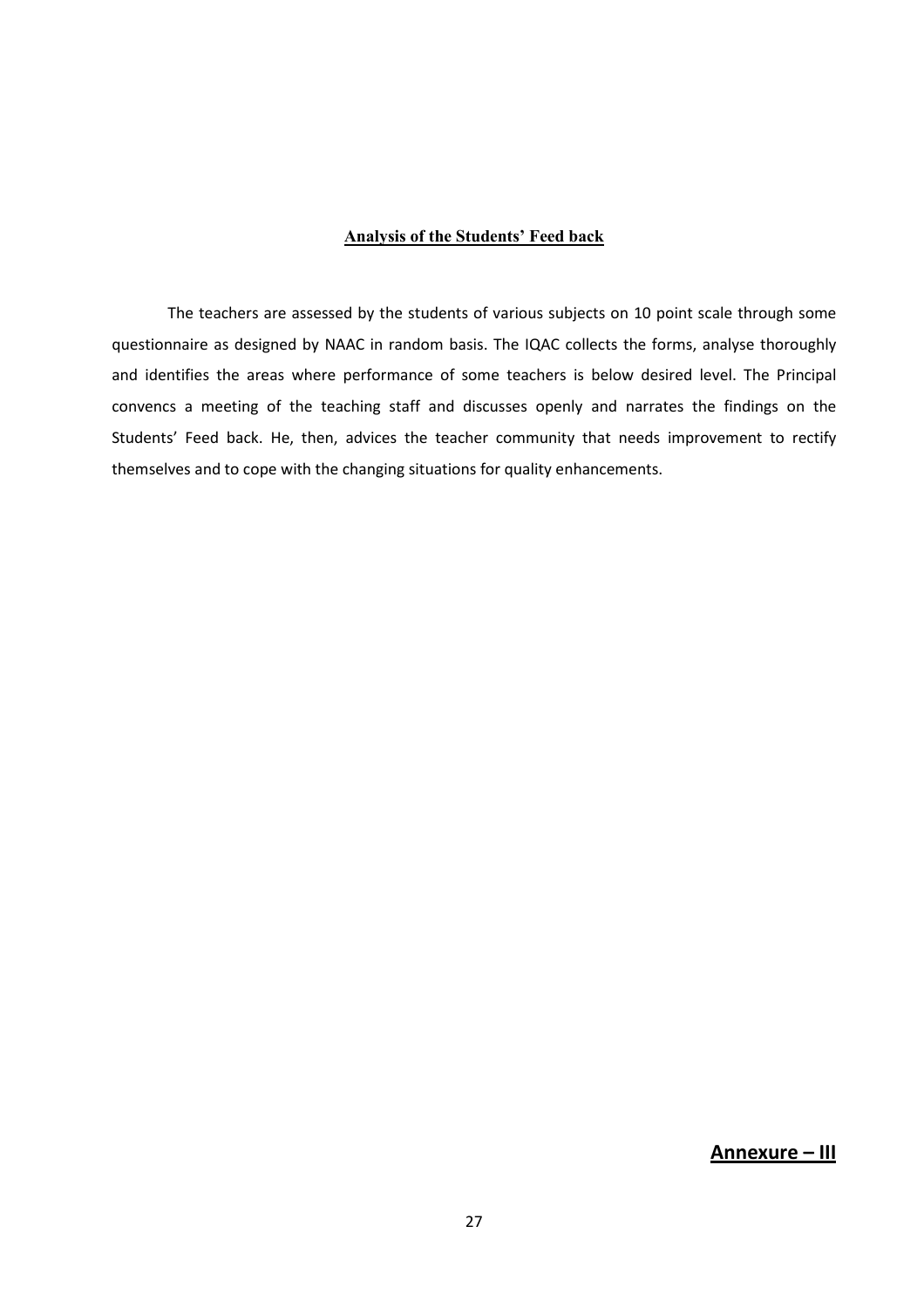### **Best practices - I**

#### 1. **Title of the practice**:

Decentralization of administrative works.

#### 2. **Goal**:

The reputation and reliability of an institution is the transparency of Financial Management. In view of this, college authority constitutes several sub-committees to look after the specified functions of these committees independently.

#### 3. **The context**:

The sub-committees are formally approved by the Governing Body (Management Committee) of the college and hence fully authorized and supported. As a result, no interference is to be faced from any corner.

#### 4. **The Practice**:

The Principal constitutes the sub-committees in consultation with teaching and nonteaching staff. Each sub-committee is comprised of a few members of the staff including a convener. The Governing Body approves these committees subsequently for a period of two years. The Principal is the ex-officio chairman. The convener convenes the meetings and discusses the related issues in detail and executes the decisions.

#### 5. **Evidence of success**:

Due to performance of the sub-committees like Building Construction, general purchases, the college has saved a handsome amount than estimated or targeted for the purpose.

#### 6. **Problems encountered and Resources required**:

The sub-committees are principle making bodies and utilize the allocated fund of the college and hence problems are not encountered. However, the concerned committees prepare budgets, plan and estimates and make ready for placement in UGC or Govt. schemes.

#### 7. **Notes:**

Decentralization of the administrative works to the efficient and collective body results in clean and transparent administrative system with much reliability. The stake holder specially the staff members get the opportunity for direct involvement in all round development of the college.

#### 8. **Contact Details**:

| Name of the Principal:   | Dr. Dip Saikia        |
|--------------------------|-----------------------|
| Name of the institution: | Digboi College        |
| City:                    | Digboi                |
| PIN:                     | 786171                |
| Accrediated status:      | B+                    |
| Phone/Fax:               | 03751-264416          |
| Website:                 | www.digboicollege.com |
| Mobile:                  | +919954487650         |

**Annexure – IV**